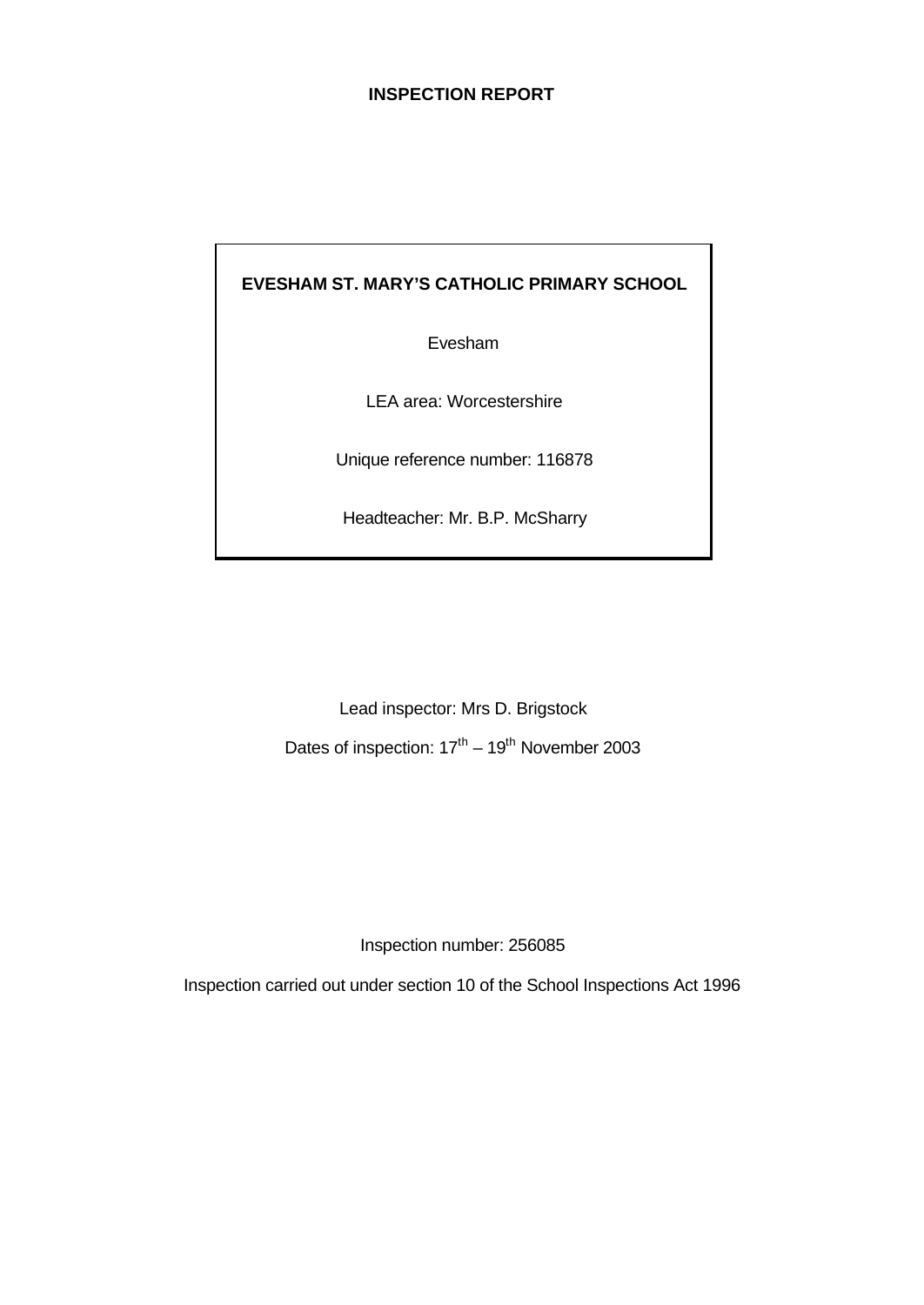© Crown copyright 2004

This report may be reproduced in whole or in part for non-commercial educational purposes, provided that all extracts quoted are reproduced verbatim without adaptation and on condition that the source and date thereof are stated.

Further copies of this report are obtainable from the school. Under the School Inspections Act 1996, the school must provide a copy of this report and/or its summary free of charge to certain categories of people. A charge not exceeding the full cost of reproduction may be made for any other copies supplied.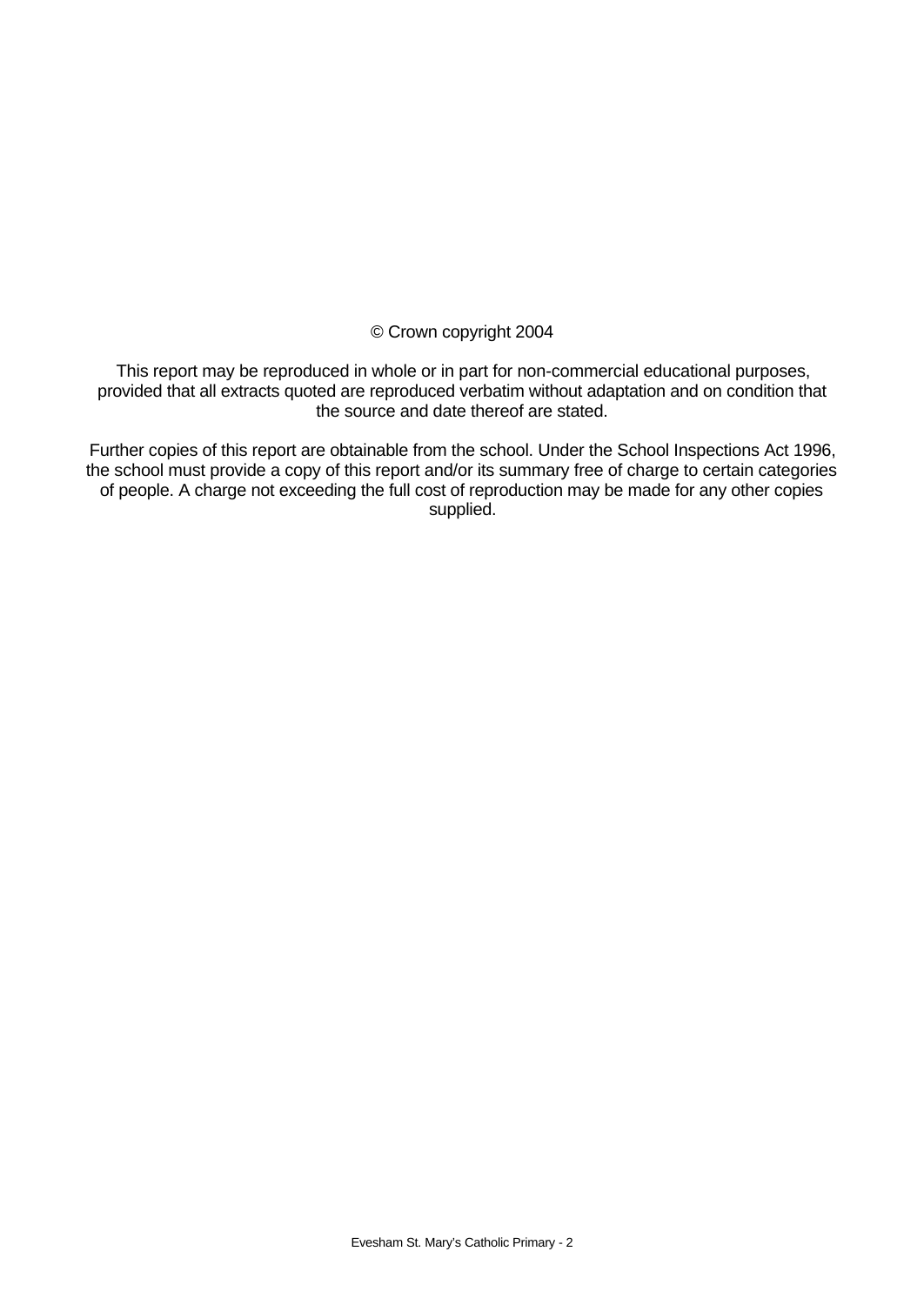# **INFORMATION ABOUT THE SCHOOL**

| Type of school:                                       | Primary                           |
|-------------------------------------------------------|-----------------------------------|
| School category:                                      | <b>Voluntary Aided</b>            |
| Age range of pupils:                                  | $5 - 11$                          |
| Gender of pupils:                                     | Mixed                             |
| Number on roll:                                       | 175                               |
| School address:                                       | High Street<br>Evesham            |
| Postcode:                                             | Worcestershire<br><b>WR11 4EJ</b> |
| Telephone number:                                     | 01386 446748                      |
| Fax number:                                           | 01386 446748                      |
| Appropriate authority:<br>Name of chair of governors: | Governing body<br>Mr. J. Stanley  |
| Date of previous inspection:                          | March 1998                        |

# **CHARACTERISTICS OF THE SCHOOL**

Evesham St. Mary's Catholic Primary School is a small school with 175 pupils on roll and is the only primary school in the immediate locality. Surrounding schools belong to the first and middle school system. Pupils' mobility is quite high as several families transfer their children out into a local middle school at the end of Year 5 leaving a small Year 6 group behind who usually transfer to local Catholic secondary schools. The school has a wider catchment area than usual because of its religious status. The school is situated close to the town centre and admits children from a wide range of social backgrounds. Most children are white and have had some pre-school education and their attainment on entry is above average overall. A few children from Italian families are learning English as an additional language but no pupils are at an early stage of language acquisition. The percentage of pupils known to be eligible for free school meals is well below average. An average proportion of pupils have special educational needs, half of them being for social, emotional and behavioural difficulties. There is a below average number of pupils with a statement of special educational needs. The school received an achievement award in 2003.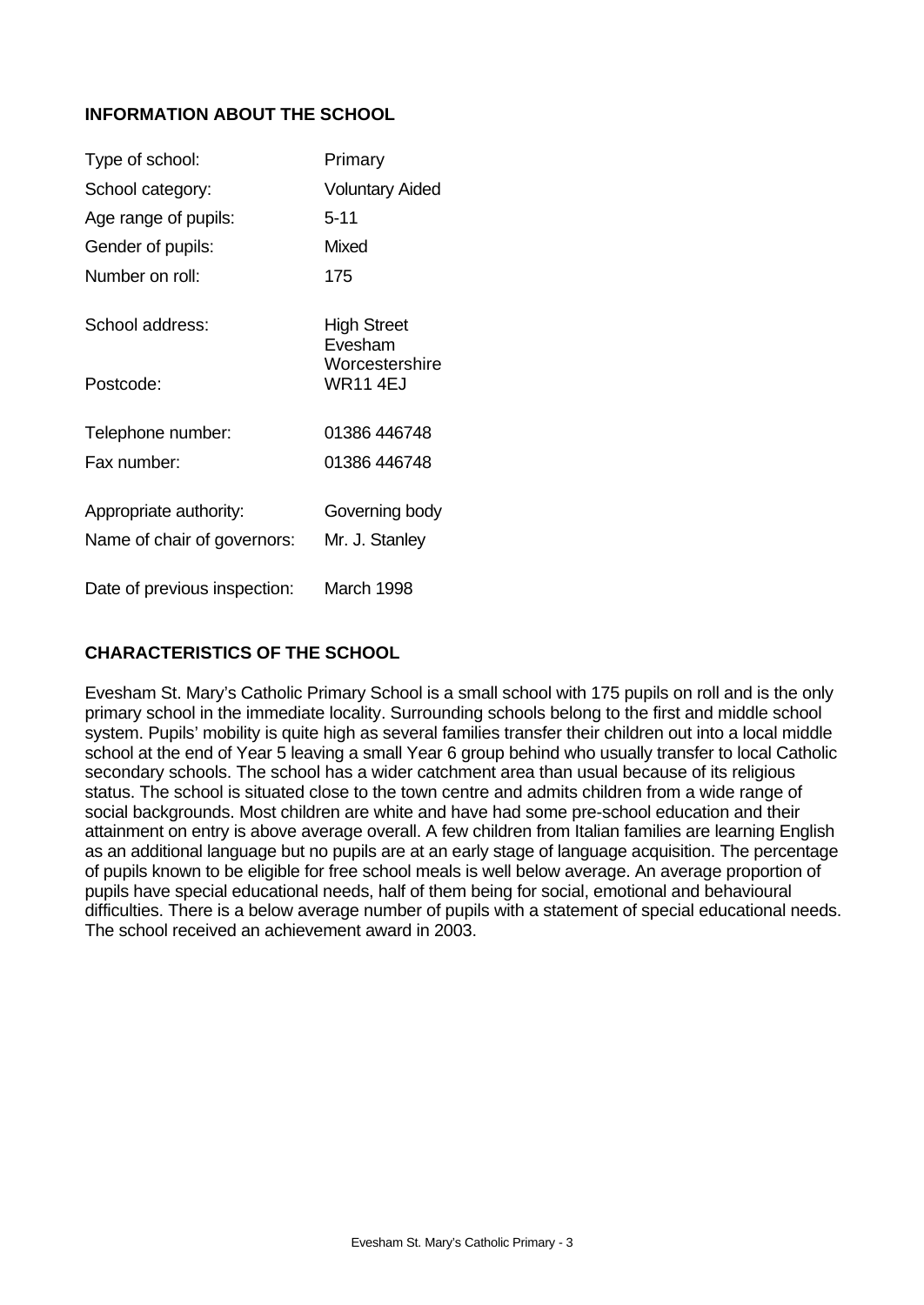# **INFORMATION ABOUT THE INSPECTION TEAM**

|       | Members of the inspection team | <b>Subject responsibilities</b> |                                                                                                                   |
|-------|--------------------------------|---------------------------------|-------------------------------------------------------------------------------------------------------------------|
| 23067 | Mrs. D. Brigstock              | Lead inspector                  | Foundation Stage, Mathematics,<br>Information and Communication<br>Technology, Art and Design, Music.             |
| 9883  | Mr. B. Silvester               | Lay inspector                   |                                                                                                                   |
| 12172 | Mrs. W. Knight                 | Team inspector                  | English, Design and Technology,<br>Personal, Social and Health<br><b>Education, Special Educational</b><br>Needs. |
| 3885  | Mr. D. Langton                 | Team inspector                  | Science, Geography, History,<br>Physical Education.                                                               |

The inspection contractor was:

Serco QAA Herringston Barn **Herringston Dorchester** Dorset DT2 9PU

Any concerns or complaints about the inspection or the report should be made initially to the inspection contractor. The procedures are set out in the leaflet *'Complaining about Ofsted Inspections'*, which is available from Ofsted Publications Centre (telephone 07002 637833) or Ofsted's website (www.ofsted.gov.uk).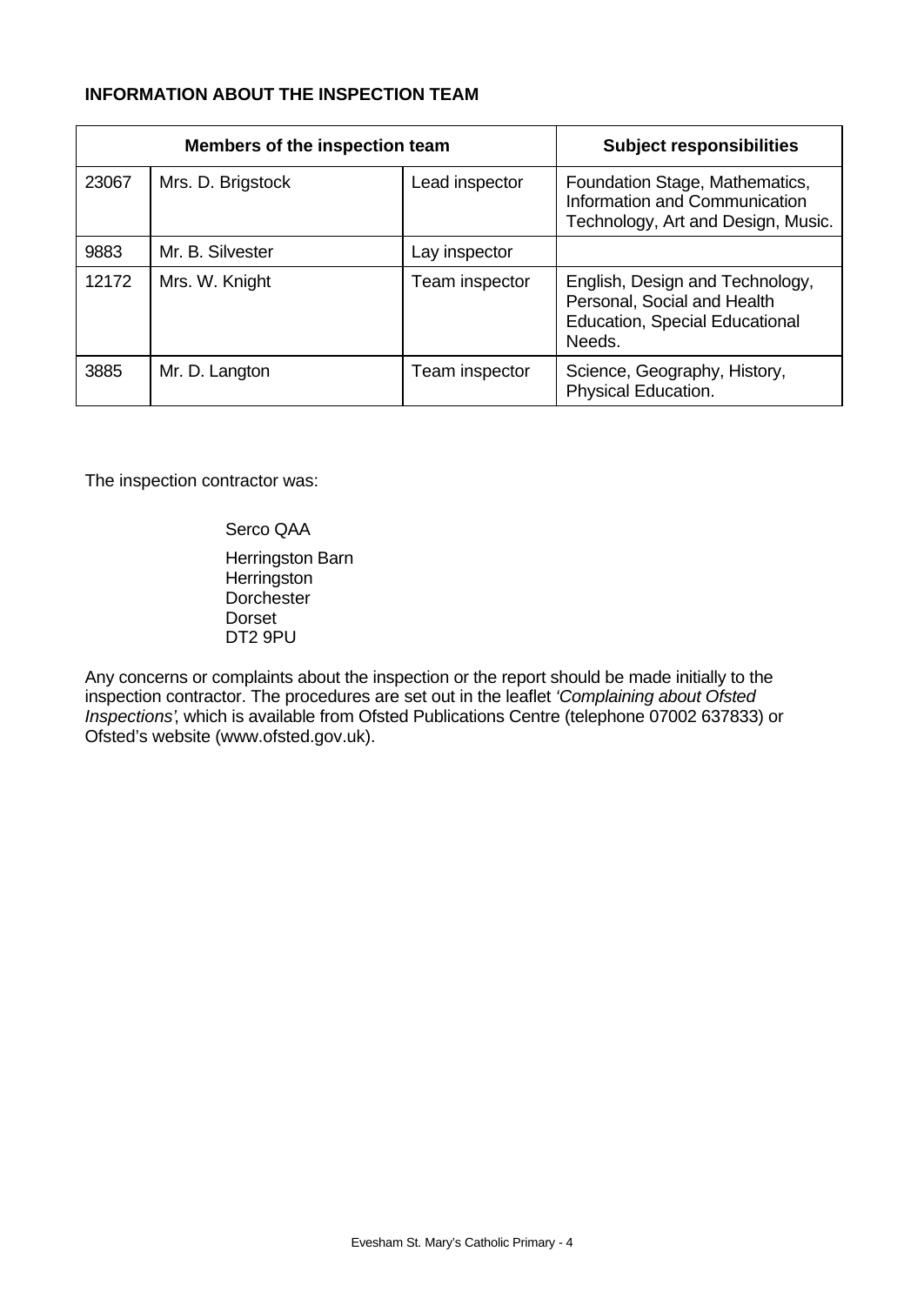# **REPORT CONTENTS**

|                                                                                                                                    | Page |
|------------------------------------------------------------------------------------------------------------------------------------|------|
| <b>PART A: SUMMARY OF THE REPORT</b>                                                                                               | 6    |
| <b>PART B: COMMENTARY ON THE MAIN INSPECTION FINDINGS</b>                                                                          |      |
| <b>STANDARDS ACHIEVED BY PUPILS</b>                                                                                                | 8    |
| Standards achieved in areas of learning, subjects and courses                                                                      |      |
| Pupils' attitudes, values and other personal qualities                                                                             |      |
| <b>QUALITY OF EDUCATION PROVIDED BY THE SCHOOL</b>                                                                                 | 11   |
| Teaching and learning<br>The curriculum<br>Care, guidance and support<br>Partnership with parents, other schools and the community |      |
| <b>LEADERSHIP AND MANAGEMENT</b>                                                                                                   | 16   |
| PART C: THE QUALITY OF EDUCATION IN AREAS OF LEARNING<br><b>AND SUBJECTS</b>                                                       | 19   |
| AREAS OF LEARNING IN THE FOUNDATION STAGE                                                                                          |      |
| <b>SUBJECTS IN KEY STAGES 1 and 2</b>                                                                                              |      |
| <b>PART D: SUMMARY OF THE MAIN INSPECTION JUDGEMENTS</b>                                                                           | 31   |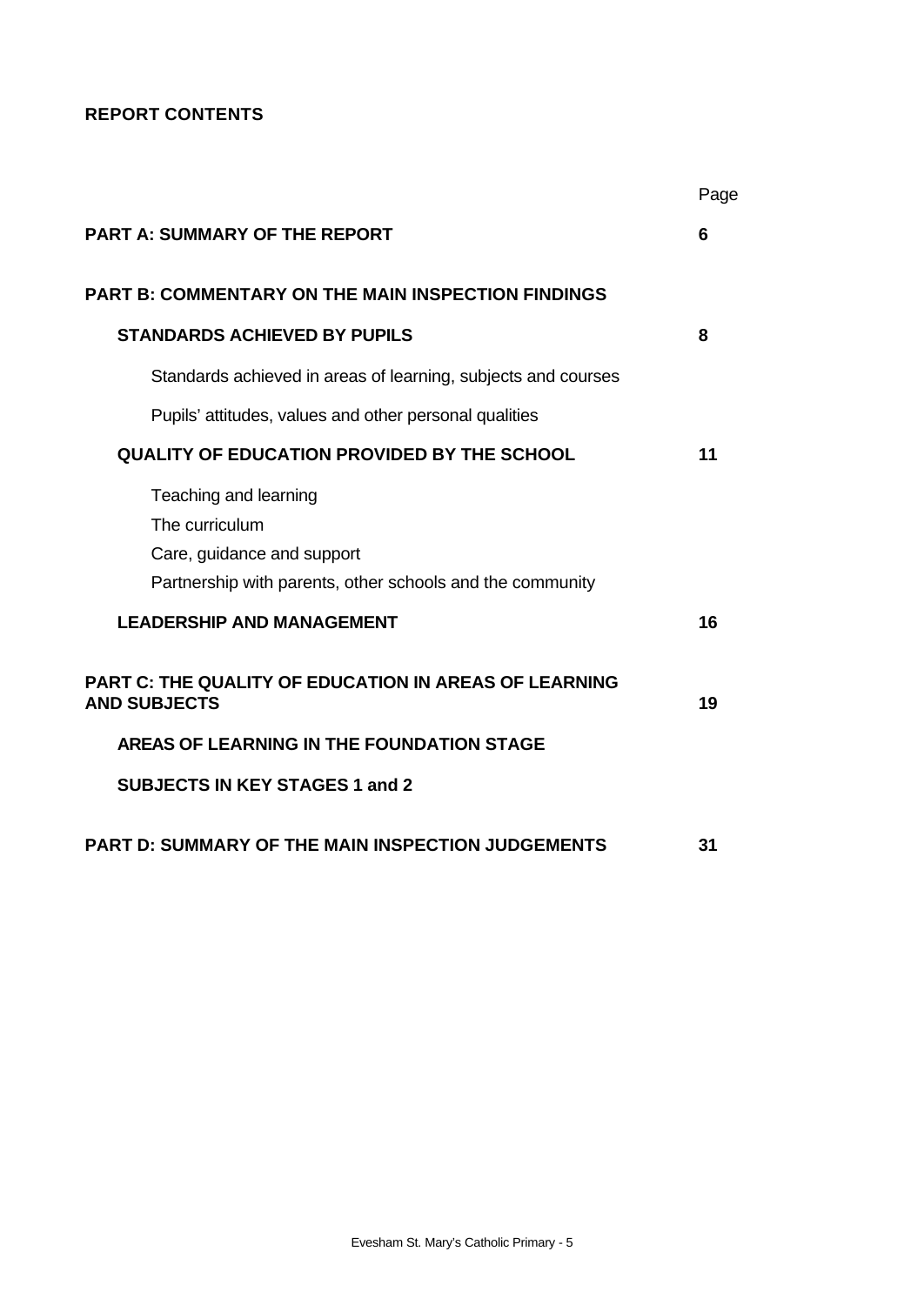# **PART A: SUMMARY OF THE REPORT**

## **OVERALL EVALUATION**

The school's effectiveness is **satisfactory.** It provides satisfactory value for money. Pupils enter the school with above average attainment and standards for the pupils at the end of Year 6 are above average, due to some good teaching, an interesting curriculum and pupils' good attitudes to learning. Overall pupils' achievement is good in Years 3 to 6. However, the school has serious weaknesses in its leadership and management and in the achievement of pupils in Years 1 and 2.

The school's main strengths and weaknesses are:

- Above average attainment and good achievement for pupils at the end of Year 6
- Good provision in the reception class leading to above average standards
- Good curriculum provision including curriculum enrichment
- Good, care, guidance and support for most pupils, particularly in their personal development
- Unsatisfactory leadership and management by the headteacher and poor strategic forward planning
- Not enough good teaching in Years 1 and 2, leading to underachievement
- Unsatisfactory use of assessment to raise standards

The school's improvement since the last inspection is unsatisfactory. The key issues from the last inspection in improving the curriculum, provision for ICT, providing better resources for the under fives and providing effectively for pupils' spiritual, moral, social and cultural development have been met. However, improvements were not maintained in raising standards for the highest attaining pupils, in improving teaching and the use of assessment or in the effectiveness of leadership and management.

| <b>Results in National</b><br>Curriculum tests at the end |      | similar schools |      |      |
|-----------------------------------------------------------|------|-----------------|------|------|
| of Year 6, compared with:                                 | 2001 | 2002            | 2003 | 2003 |
| English                                                   |      |                 |      |      |
| mathematics                                               | B    |                 | m    | B    |
| science                                                   |      | A*              |      |      |

# **STANDARDS ACHIEVED**

*Key: A - well above average; B – above average; C – average; D – below average; E – well below average Similar schools are those whose pupils attained similarly at the end of Year 2.*

**Achievement** is **satisfactory** overall. The above results show that last year standards were in the top five per cent of all schools in science. The pupils did better than those in similar schools, which indicates good achievement in Years 3 to 6. Current standards in Year 6, taking other subjects into account, are above average and achievement is also good. In the 2003 tests, in Year 2, standards were below average in reading and well below average in writing and mathematics compared to similar schools, and pupils' achievement was unsatisfactory. Current pupils in Years 1 and 2 are also underachieving. Last year, children in reception reached, and in some cases exceeded, the goals they are expected to reach by the end of the year. Their achievement was good. Current children in reception are on line to make similar gains in their learning.

**Pupils' personal qualities** are **good** overall. Their attitudes to learning are good. Their behaviour is satisfactory. Their **spiritual, moral, social and cultural development** is **satisfactory** overall. It is satisfactory in spiritual and cultural education and good in social and moral education. Attendance is good.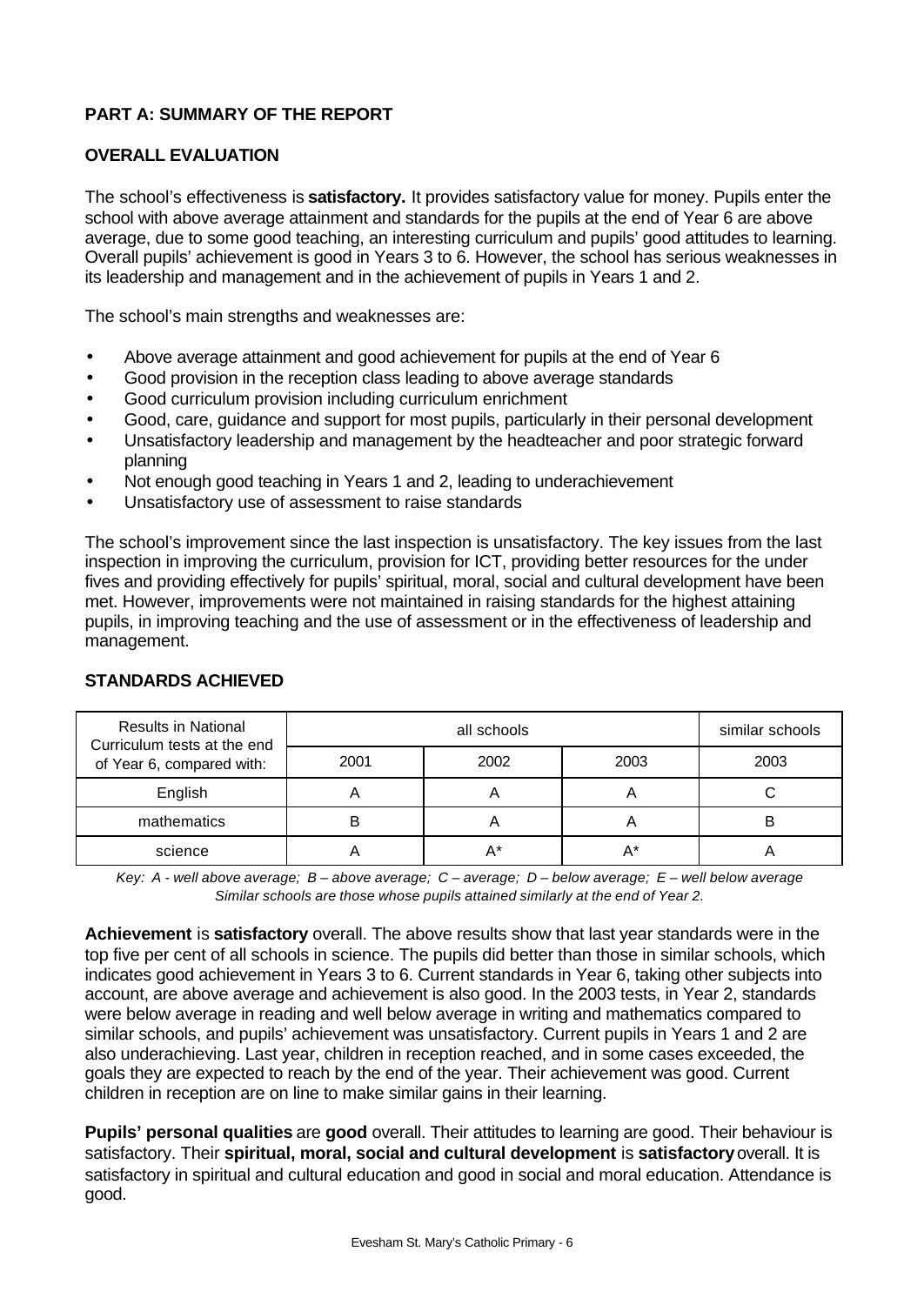# **QUALITY OF EDUCATION**

The **quality of education** provided by the school is **satisfactory** overall. **Teaching and learning** are **satisfactory** overall. In reception, the quality of teaching is good and here assessments are accurate and up-to-date. A higher proportion of good teaching was seen in Years 3 to 6. In Years 1 and 2 there was little teaching that was good or better, and this is unsatisfactory. The use of assessment information to raise standards and plan work which is tailored to pupils' individual needs is unsatisfactory and this is leading to a lack of challenge for the highest attaining pupils. The curriculum is good. It is enlivened by a good range of extra-curricular activities which promote further learning. Provision for pupils with special needs is satisfactory. Procedures for child protection and for health and safety are good. Accommodation and resources are satisfactory.

## **LEADERSHIP AND MANAGEMENT**

**Leadership and management** are **unsatisfactory.** Despite his good intentions, the headteacher does not systematically review the work of the school or plan future developments with the focus on raising standards, particularly in Years 1 and 2. The work of the governing body is satisfactory. It acts on the information provided by the headteacher and external agencies but does not have a detailed enough overview of the strengths and weaknesses of the school. It ensures that all statutory requirements are met. The school development plan is poor. It is not an effective tool for raising standards of teaching or learning and neither evaluates what has been achieved in previous years, nor plans for work beyond the current academic year.

## **PARENTS' AND PUPILS' VIEWS OF THE SCHOOL**

Parents' views of the school are more positive than at the last inspection but inspectors agree that parents do not get enough information about what their children learn each term, nor about their children's future learning targets. They agree there has been a detrimental effect on other pupils' behaviour and learning in some classes, because the teachers do not have adequate support to manage a small minority of poorly behaved pupils. However, the inspection team did not find that vertically grouped classes were detrimental to pupils' learning. Overall, pupils were very positive about the school in the response to their questionnaires and had no significant complaints although some pupils were worried about the behaviour in their classes.

## **IMPROVEMENTS NEEDED**

The most important things the school should do to improve are:

- Improve the quality of teaching and learning in Years 1 and 2 in order to raise achievement.
- Use assessment information more effectively to tailor planned work to what pupils need to learn next, especially in English and mathematics.
- Improve the effectiveness of the leadership and management of the school through better forward strategic planning, monitoring, evaluation and challenge.
- Provide more consistent and effective support to teachers who have pupils with behaviour problems in their classes.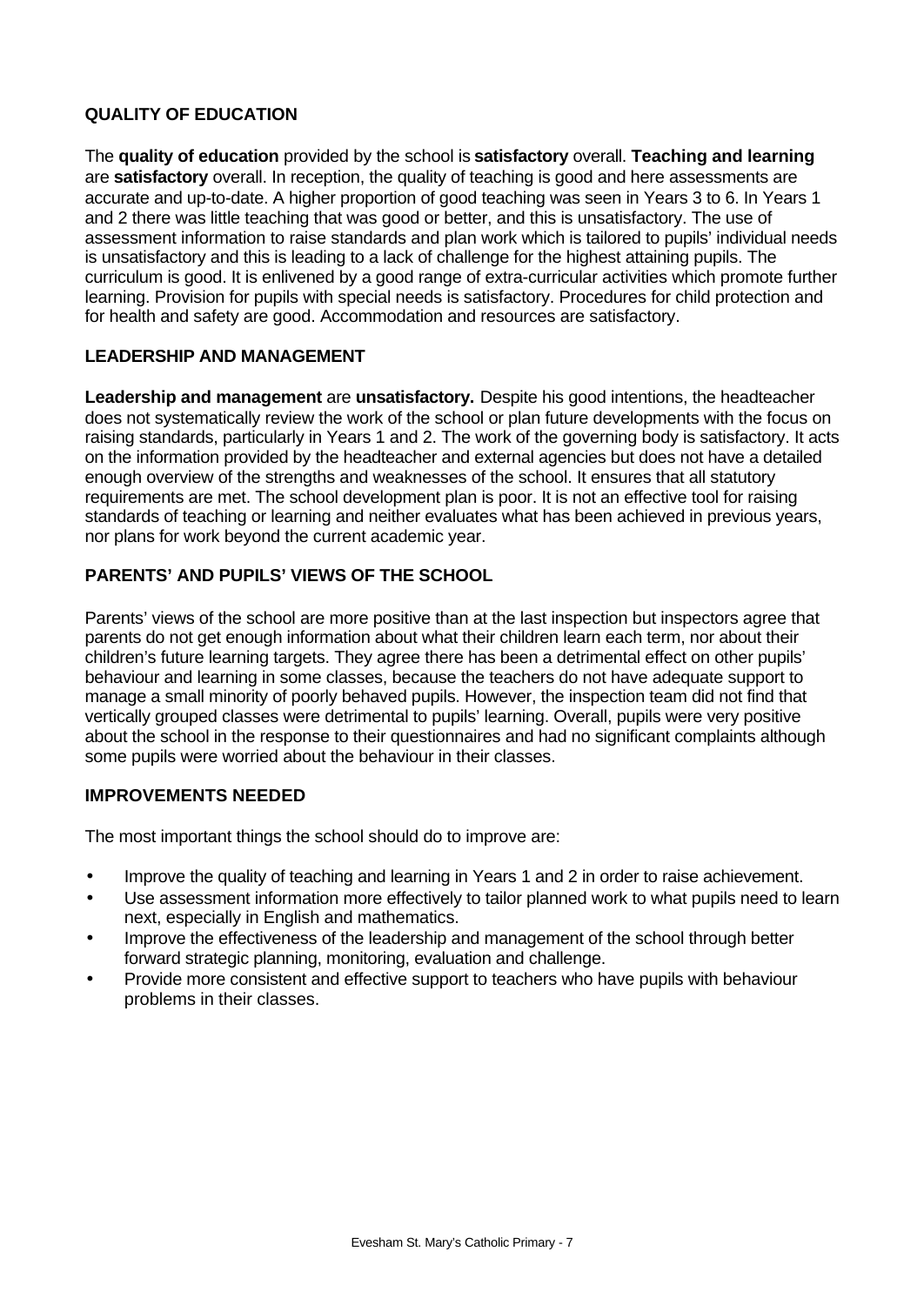# **PART B: COMMENTARY ON THE INSPECTION FINDINGS**

# **STANDARDS ACHIEVED BY PUPILS**

## **Standards achieved in areas of learning, subjects and courses**

Standards achieved are satisfactory overall. Pupils' achievement is good in reception and by the end of Year 6, but unsatisfactory in Years 1 and 2.

### **Main strengths and weaknesses**

- Children achieve well in reception.
- Standards are above average overall by Year 6.
- In Year 6 in mathematics and science pupils attain well above average standards.
- There is unsatisfactory achievement in Years 1 and 2 leading to below average standards at the end of Year 2.
- Year 2 results are well below average compared to similar schools.

## **Commentary**

- 1. In reception most children enter with above average standards of attainment. Last year children from reception attained the standards expected in the Early Learning Goals, and in some cases exceeded them; their achievement was good. The current children in reception are on line to achieve similar standards because of the high expectations of the teacher and the range of interesting and worthwhile activities she plans which takes their learning forward at a good rate. The quality of assessment in reception (using the foundation profiles) is precise and useful for planning activities. It ensures children's good achievement because the teacher uses it to plan challenging activities that engage children and take their learning forward.
- 2. The trend in the school's results is broadly in line with the national trend and in the 2003 national tests, standards in Year 6 were well above average in English and mathematics and very high in science compared to schools nationally. Compared to similar schools, in a measure that takes prior attainment into account, they are average in English, above average in mathematics and well above average in science. The situation is similar in the current Year 6, though English standards are above average, rather than well above, compared to the national picture. Achievement, a measure of whether pupils are doing as well as they should, is good overall in Years 3 to 6. It is satisfactory in English, good in mathematics and very good in science.

| Standards in: | School results | National results |
|---------------|----------------|------------------|
| English       | 28.9 (29.9)    | 26.8(27)         |
| mathematics   | 29.3 (29.5)    | 26.8 (26.7)      |
| science       | 31.5(31.3)     | 28.6 (28.3)      |

#### *Standards in national tests at the end of Year 6 – average point scores in 2003*

*There were 16 pupils in the year group. Figures in brackets are for the previous year The tables shown in this commentary give average points scores for pupils. Each level in the national curriculum is given a number of points. Pupils are expected to move on one point every term, so if a school's scores are one point above the national, their pupils are, typically, a term ahead.*

3. The school's Year 6 group is small because several pupils transfer out of primary education into the local middle school system at the end of Year 5. The pupils who stay in Year 6 mainly transfer to local Catholic high schools. These pupils are well motivated in school and at home.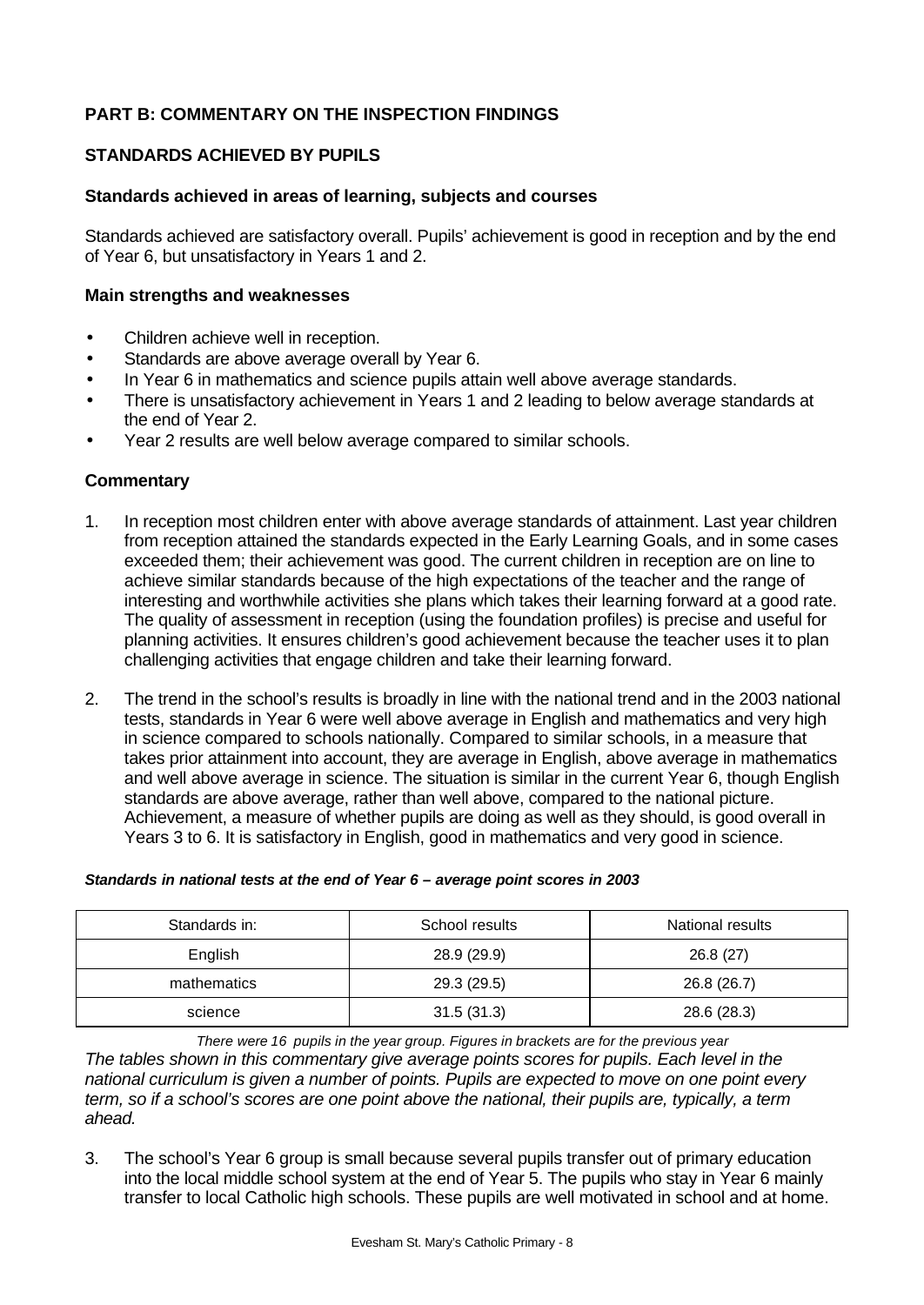Small group sizes mean there can be a lot of variation between one year group and the next. There has been some fluctuation over the last three years but only in mathematics in 2001 did standards fall below average compared to similar schools.

- 4. In the 2003 national tests, standards in Year 2 were below average in reading and well below average in writing and mathematics compared to similar schools, though they were average in reading and mathematics and below average in writing compared to schools nationally. Currently, pupils in Year 2 are not attaining the levels expected for their age in English or mathematics. Achievement is unsatisfactory because pupils, particularly the higher attaining pupils, are not challenged enough. The trend for improvement is below the national trend. This is because not enough pupils attain the higher standards compared to similar schools. Assessment is not used well enough to target higher attaining groups of children throughout the school and to challenge them to do better.
- 5. Pupils with special educational needs make satisfactory achievement overall. When they receive appropriate adult support during lessons to enable them to participate they do so satisfactorily, and this usually occurs in literacy and numeracy sessions. However, these pupils in Years 3 to 6 sometimes struggle with work in other subjects because they have no support and are expected to do the same work as their peers. More targeted support in Years 1 and 2 enables pupils with special educational needs to make better progress across the whole curriculum.

| Standards in: | School results | National results |
|---------------|----------------|------------------|
| reading       | 16.3 (16.4)    | 15.7 (15.8)      |
| writing       | 13.8 (14.9)    | 14.6 (14.4)      |
| mathematics   | 16.3(16.3)     | 16.3 (16.5)      |

#### *Standards in national tests at the end of Year 2 – average point scores in 2003*

*There were 24 pupils in the year group. Figures in brackets are for the previous year*

## **Pupils' attitudes, values and other personal qualities**

Pupils' attitudes are good, and their behaviour is satisfactory overall. Their spiritual and cultural development are satisfactory and moral and social development is good, making these aspects of their personal development satisfactory overall. Both their attendance and punctuality are good.

## **Main strengths and weaknesses**

- Pupils are enthusiastic and enjoy coming to school.
- The great majority of pupils show good attitudes towards their learning.
- Pupils show much interest in school life and the range of activities offered.
- Pupils relate well to each other, staff and visitors.
- A very small number of recently admitted pupils are disruptive in lessons.
- Pupils' awareness of issues associated with multi-cultural Britain is underdeveloped.

## **Commentary**

6. Pupils bring good attitudes to their lessons. They work well independently, in pairs and small groups. They are keen to learn. They become increasingly confident, mature, polite and articulate. Provision for the early development of personal skills in the reception class is good; most children meet the goals set for them, and some exceed these, by the time they enter Year 1. Pupils have an opportunity to express their views on school matters at the end-of-week assembly but given the level of maturity shown, too few opportunities are made available to develop their personal responsibilities and independence. Pupils do simple tasks of school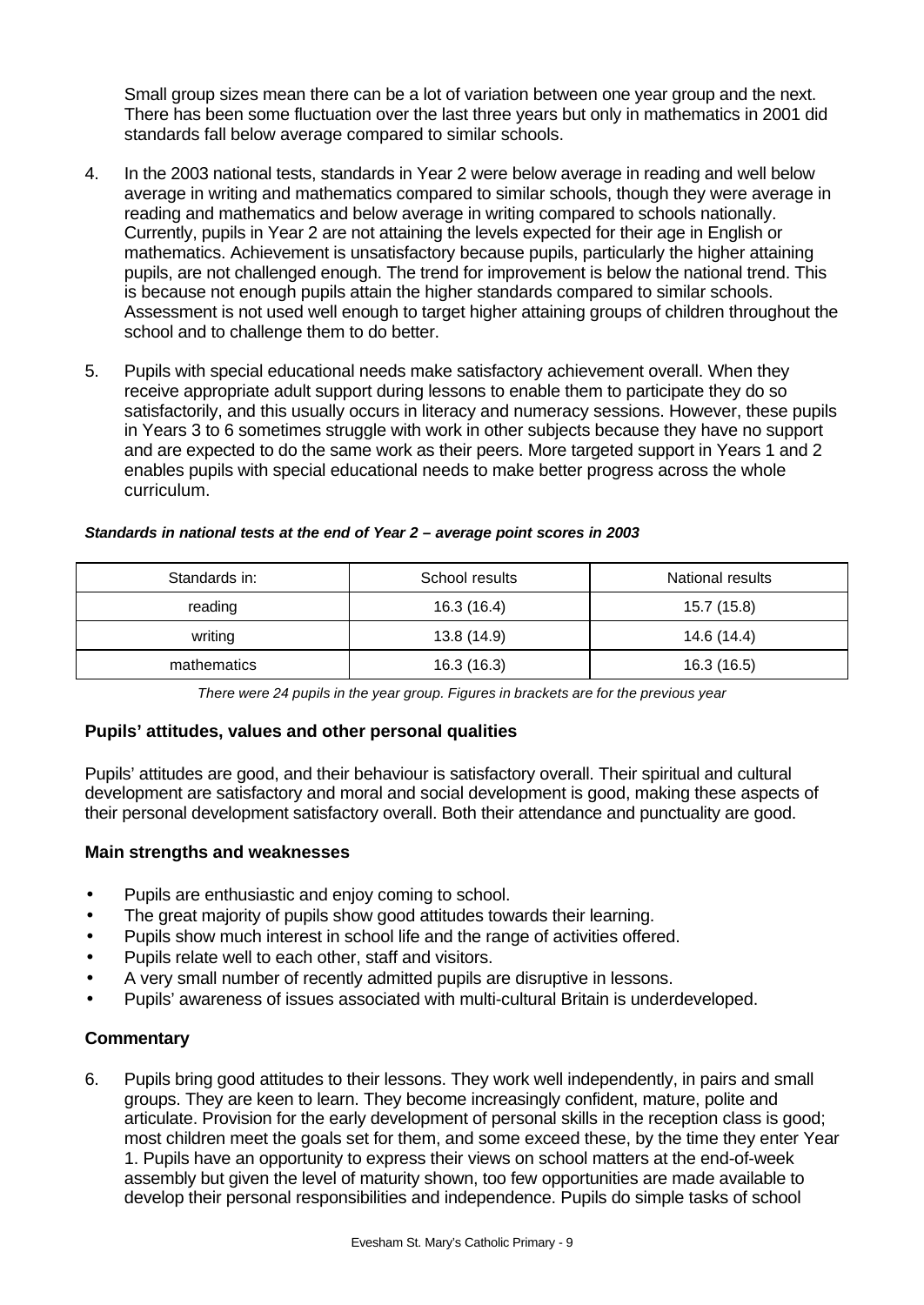administration such as delivering registers and watering plants, but could do more. For example, there is no school council.

7. Inspection supports the view of 89 per cent of parents who responded to the parents' questionnaire, who feel that the behaviour of most pupils is good. This is a significant increase from the previous inspection. Parents and pupils alike are positive about behaviour and attitudes. The school has recently admitted a very small number of pupils with social, emotional and behavioural problems from other schools, resulting in a small group of parents expressing concerns about behaviour at the pre-inspection parents' meeting. These few pupils can be challenging, especially those in Years 2 and 3 and neither the teachers, nor these pupils, have enough support to manage their behaviour. There are no full time, qualified classroom assistants in these classes. This has a negative effect on the other pupils' learning and attitudes, resulting in behaviour overall being no more than satisfactory. There has been a number of temporary exclusions, but no permanent exclusions, recently.

#### *Ethnic background of pupils Exclusions in the last school year*

| Categories used in the Annual School Census         | No of pupils<br>on roll | Number of<br>fixed period<br>exclusions | Number of<br>permanent<br>exclusions |
|-----------------------------------------------------|-------------------------|-----------------------------------------|--------------------------------------|
| White - British                                     | 132                     |                                         |                                      |
| White - Irish                                       |                         |                                         |                                      |
| White – any other White background                  |                         |                                         |                                      |
| Mixed - White and Black Caribbean                   |                         |                                         |                                      |
| Mixed - any other mixed background                  |                         |                                         |                                      |
| Asian or Asian British - Bangladeshi                |                         |                                         |                                      |
| Black or Black British - any other Black background |                         |                                         |                                      |

*The table gives the number of exclusions, which may be different from the number of pupils excluded.*

- 8. In the rest of the school, staff work well together to consistently reinforce good behaviour, using strategies such as the Zone Boards to be found in every class, and they do this effectively. Pupils are made aware of whole school rules and, with their class teachers, agree rules for themselves such as "Be kind and considerate to others". Where there have been isolated incidents of bullying, pupils report that the school's handling of these is prompt and effective.
- 9. In lessons where attitudes and behaviour are only satisfactory this is sometimes because pupils are insufficiently challenged and they do not have to concentrate hard enough to learn something new. Readers from Year 1, with good attitudes and behaviour, were very determined, persevering in their attempts to work out new words correctly. Since the previous inspection the quality and quantity of play equipment has been improved for pupils in reception and in Years 1 and 2, helping to improve behaviour at playtimes, but not for Years 3 to 6. All the pupils interviewed put this at the top of their list of improvements they would like to see in the school. During the inspection, behaviour was good across the school during a wet lunch break, with appropriate games and activities made available to occupy the pupils.
- 10. All elements of provision for pupils' spiritual, moral, social and cultural development have improved since the previous inspection and this aspect of pupils' learning is now satisfactory. Moments for reflection are provided in assemblies and when saying grace before lunch, and displays focusing on spiritual awareness are to be found in every classroom. Pupils have a good understanding of right and wrong. Staff are good role models, showing respect and concern for the individual needs of pupils. Pupils are provided with a curriculum which promotes good understanding of their local culture. Evesham is well used for lessons in local history and geography, and pupils spoken to showed good awareness of Simon de Montfort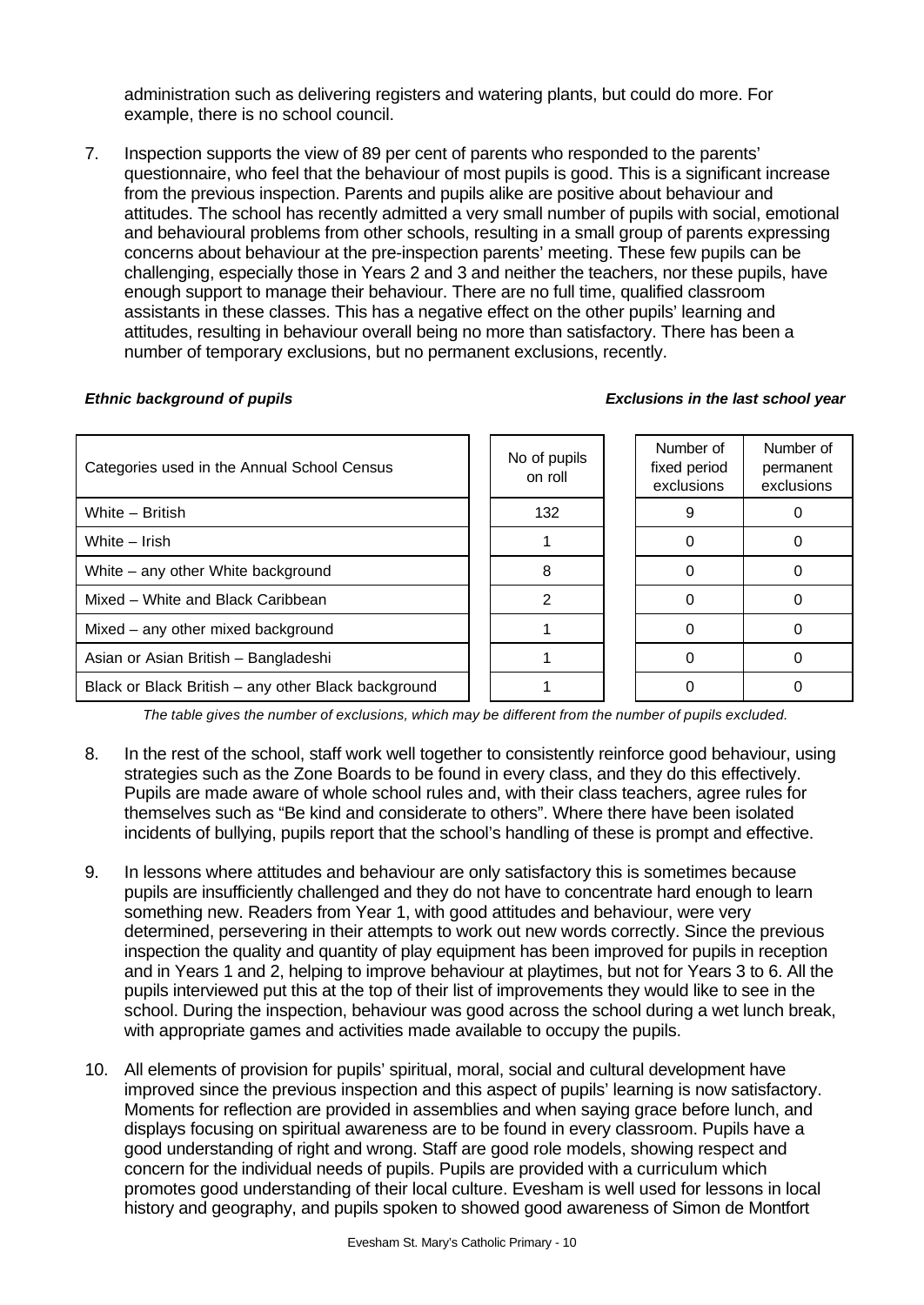and his place in history. Pupils write about life in other countries and have some awareness of other cultures. They write empathetically about life as a refugee, and study Kenya and other foreign countries, but not enough is done to prepare them to take their place as adults in today's multi-cultural society. They give good support to a variety of charities, national and overseas, such as the NSPCC and disability groups, and this makes a good contribution to their spiritual, moral, social and cultural development.

11. Attendance rates have improved recently and the latest national data indicates that levels of attendance are now average. Very few pupils do not attend school regularly. The school is aware of the families concerned and is in regular contact with them. Pupils themselves indicated, through responses to the pupils' questionnaire, that they like coming to school, and that the other children are friendly towards them. Punctuality is good. Pupils arrive in school and begin lessons on time.

### *Attendance in the latest complete reporting year (%)*

| Authorised absence |     | Unauthorised absence |     |
|--------------------|-----|----------------------|-----|
| School data        |     | School data          | 0.4 |
| National data      | 5.4 | National data        | 0.5 |

*The table gives the percentage of half days (sessions) missed through absence for the latest complete reporting year.*

# **QUALITY OF EDUCATION PROVIDED BY THE SCHOOL**

Overall the quality of education is satisfactory. Teaching and learning are satisfactory but there are weaknesses in assessment. The quality of care given to pupils is good. The curriculum is good, as is the range of extra-curricular activities offered to pupils. Links with other schools and the local community are good.

## **Teaching and learning**

Teaching and learning are satisfactory overall. They are good in reception. In Years 1 and 2 there are not enough examples of good teaching, which is unsatisfactory. There are more examples of good teaching in Years 3 to 6 and the quality here is satisfactory overall. Assessment is unsatisfactory in Years 1 to 6.

#### **Main strengths and weaknesses**

- In the best lessons, the level of challenge is high and pupils discover things for themselves, but in most lessons there is not enough challenge for the highest attaining pupils.
- Relationships between teachers and pupils are good.
- Teachers use behaviour sanctions and rewards well and almost all pupils respond to this positively.
- In reception, the teacher and classroom assistant work together well to provide varied activities that motivate children to learn.
- Assessment is not used well enough to plan the next steps in learning or to help pupils to improve.
- Teaching is unsatisfactory in Years 1 and 2 because there is little good teaching to move pupils on quickly enough in their learning.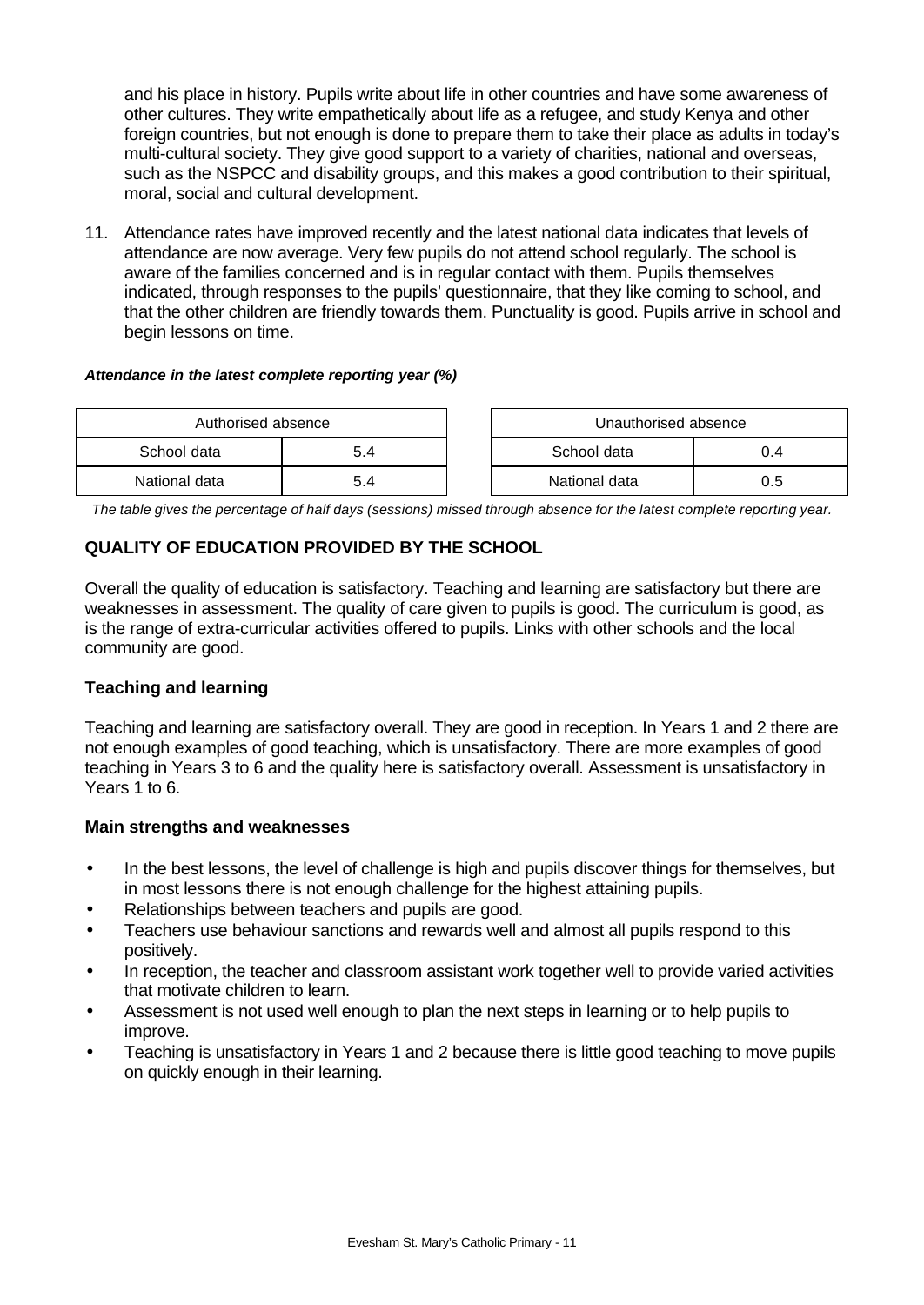# **Commentary**

| Excellent | Very good | Good      | Satisfactory | Unsatisfactory | Poor | Verv poor |
|-----------|-----------|-----------|--------------|----------------|------|-----------|
|           | (3.33)    | $9(30\%)$ | 19 (63.3%)   | 1 (3.33%)      |      |           |

#### *Summary of teaching observed during the inspection in 30 lessons*

*The table gives the number of lessons observed in each of the seven categories used to make judgements about lessons; figures in brackets show percentages where 30 or more lessons are seen.*

- 12. The quality of teaching is broadly similar to that found at the last inspection in that it is satisfactory overall. There is less unsatisfactory teaching and less very good teaching. In Years 3 to 6 a third of the lessons seen were good or better and there was no unsatisfactory teaching. In Years 1 and 2, the teaching was mostly satisfactory with little that was good or better. Senior members of staff monitor the work of less experienced teachers, resulting in satisfactory opportunities for these teachers to attend courses and improve their understanding of the curriculum, for example, in guided reading. The school has also harnessed the skills of leading teachers in mathematics to give support and demonstrations and this has resulted in newly trained staff raising their skills in planning lessons. However, the monitoring of other teachers' work has not been undertaken systematically throughout the school, apart from an annual visit for performance management. When teaching is monitored, the written feedback focuses more on identifying training courses than on improving the delivery, structure or expectations in the lessons seen. There is some 'informal' monitoring but these visits are not recorded.
- 13. In the best lessons, teachers had high expectations of what all groups of pupils in their class could achieve. For example, in the very good lesson seen for Year 6 pupils, the teacher successfully challenged pupils in mathematics to use what they knew about patterns in numbers to solve increasingly difficult problems. This activity challenged all pupils in the class including the highest attaining ones who had to apply their knowledge and, in doing so, discovered simple formulae for solving the problems. There are not enough examples of this nature.
- 14. Where teaching was satisfactory, the planning documents identified activities for different groups of pupils, although these did not always match pupils' learning needs because previous assessments were not taken into account well enough and the activities lacked enough challenge for the highest attaining pupils. This was particularly true of lessons in English and mathematics. Other satisfactory lessons started well but their pace slowed because the behaviour of individual pupils distracted other pupils and adults in the room. Where a class has teaching through the year that is satisfactory in the individual lessons, but seldom includes teaching of a more stimulating nature, learning over a period of time is too slow. This is the situation in Years 1 and 2 and is one reason that there is underachievement.
- 15. Good relationships between staff and pupils, based on mutual respect and good manners, are evident throughout the school. Teachers set a good example for pupils to follow. Teachers use behaviour sanctions and rewards consistently and well throughout the school, and almost all pupils respond to this positively. A very small group of pupils do not support these conventions of good behaviour. In these classes, there are no full time classroom assistants to support the teachers or pupils and as a consequence, the pace of lessons slows as the teacher deals with the interruption. Teachers' knowledge and understanding of the curriculum is satisfactory. There are instances, such as in conducting guided reading sessions, where further training is required. The school has rightly identified this area as in need of development. The headteacher has led the development of a more interesting and enriched curriculum and this has been effective in raising teachers' knowledge and understanding of art and of citizenship and of improving the learning, in these subjects, of pupils throughout the school.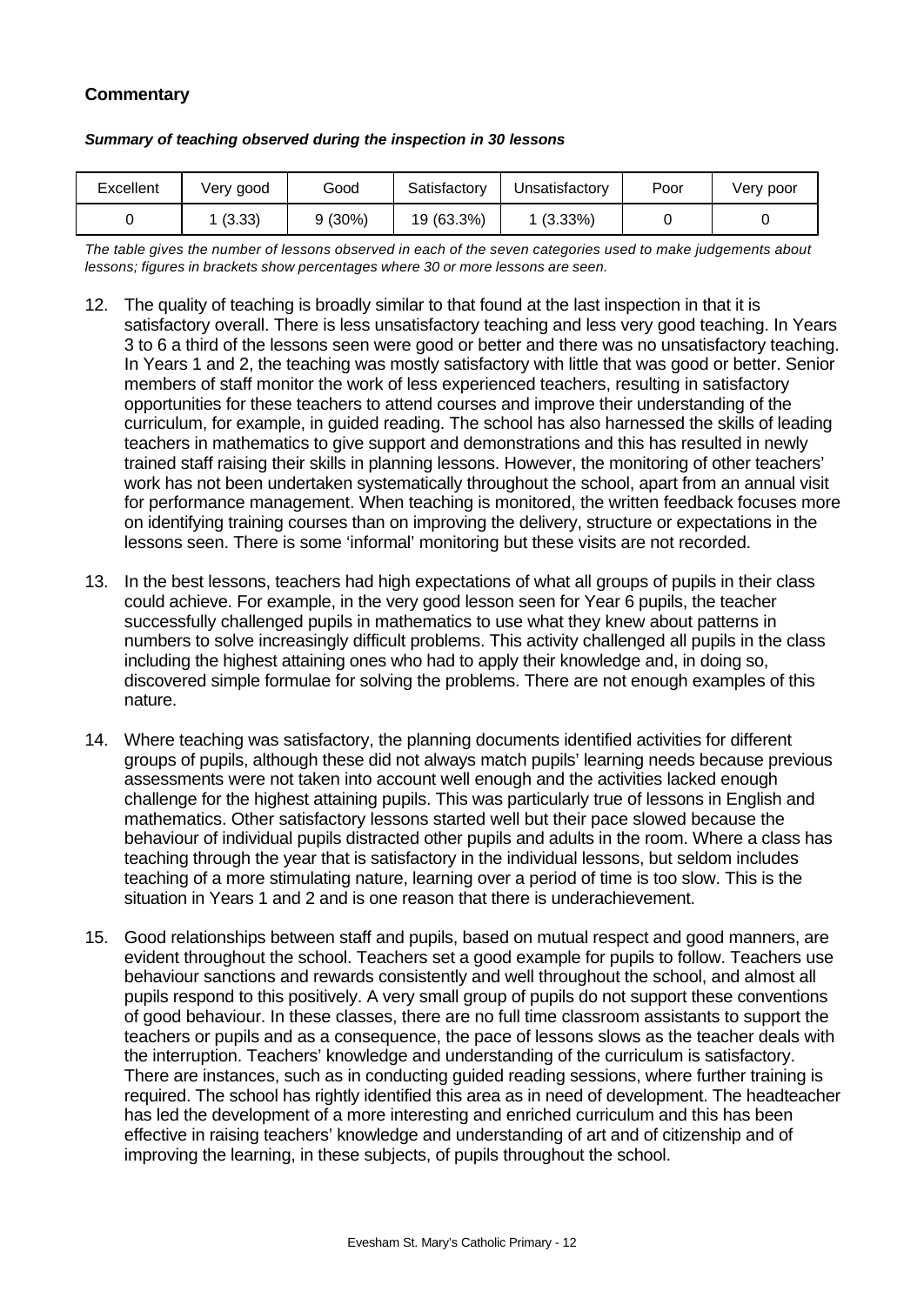- 16. The needs of pupils with special educational needs are assessed satisfactorily and suitable individual education plans are drawn up for them. In the best lessons, these are taken into account in planning work, and the pupils concerned learn well, but in a proportion of lessons no specific provision is made and pupils rely on the support of peers, which results in their limited progress.
- 17. The quality of teaching and learning in reception is good. The teacher and classroom assistant work together effectively to provide a varied curriculum which excites children, and motivates them to learn. At times the teacher and classroom assistant exchange roles. This raises the profile of the classroom assistant and effectively gives the teacher time to observe children and make assessments in their learning. Assessment is good in reception. The teacher uses the Foundation profiles regularly to record children's progress against the 'stepping stones' in all areas of learning. These assessments help her to plan future work at different levels of difficulty for different groups of children.
- 18. The use of assessment throughout Years 1 to 6 is unsatisfactory. Information from Year 2 tests and tests taken in Years 4 and 5 have recently been put onto the office computer, and if the information is used for planning, it has the potential to be a useful tool to raise standards. However, it has not been used yet to target specific groups of pupils to raise standards. Teachers' marking is inconsistent. Some marking offers congratulations, some offers extra support. Rarely does marking refer to pupils' targets to improve. For example, pupils in Years 5 and 6 complete short book reviews after reading. These reviews are not marked and some of the work is not acknowledged. This does not motivate pupils to improve their writing or skills in analysing the work of different authors. Within the school there are some very high attaining pupils but there is no register of gifted and talented pupils and they are not identified in lesson planning documents, and so their achievement cannot be measured accurately.
- 19. There are three classroom assistants. Where they are used, in reception and in supporting pupils with special needs, they make a good contribution to pupils' learning and to easing the workload of the teachers. The school invites parents who are undertaking classroom assistant training to work in school but most teachers have no additional regular support.
- 20. In Years 1 and 2, there is not enough inspirational teaching. Lessons are planned with different learning activities for each group but these are not challenging enough for the highest attaining pupils, leading to unsatisfactory achievement. On occasion, as seen in a handwriting lesson, the pace of learning drops for these groups of pupils because they have to wait for others to 'catch up.' Not using previous assessment information to plan activities designed to take learning forward at a good rate for different groups of pupils is key to the current underachievement of this group of pupils.

## **The curriculum**

The breadth of the curriculum and opportunities for enrichment are good. The quality of the school's accommodation and resources is satisfactory overall.

## **Main strengths and weaknesses**

- The curriculum is enriched through well-planned visits and out-of-school activities, but there are no after-school activities for pupils in Year 2 and below.
- There is a good level of innovation for the arts, and in citizenship.
- There is good involvement in local activities.
- There is no covered outdoor area or secure play area for reception children.
- There are too few classroom assistants.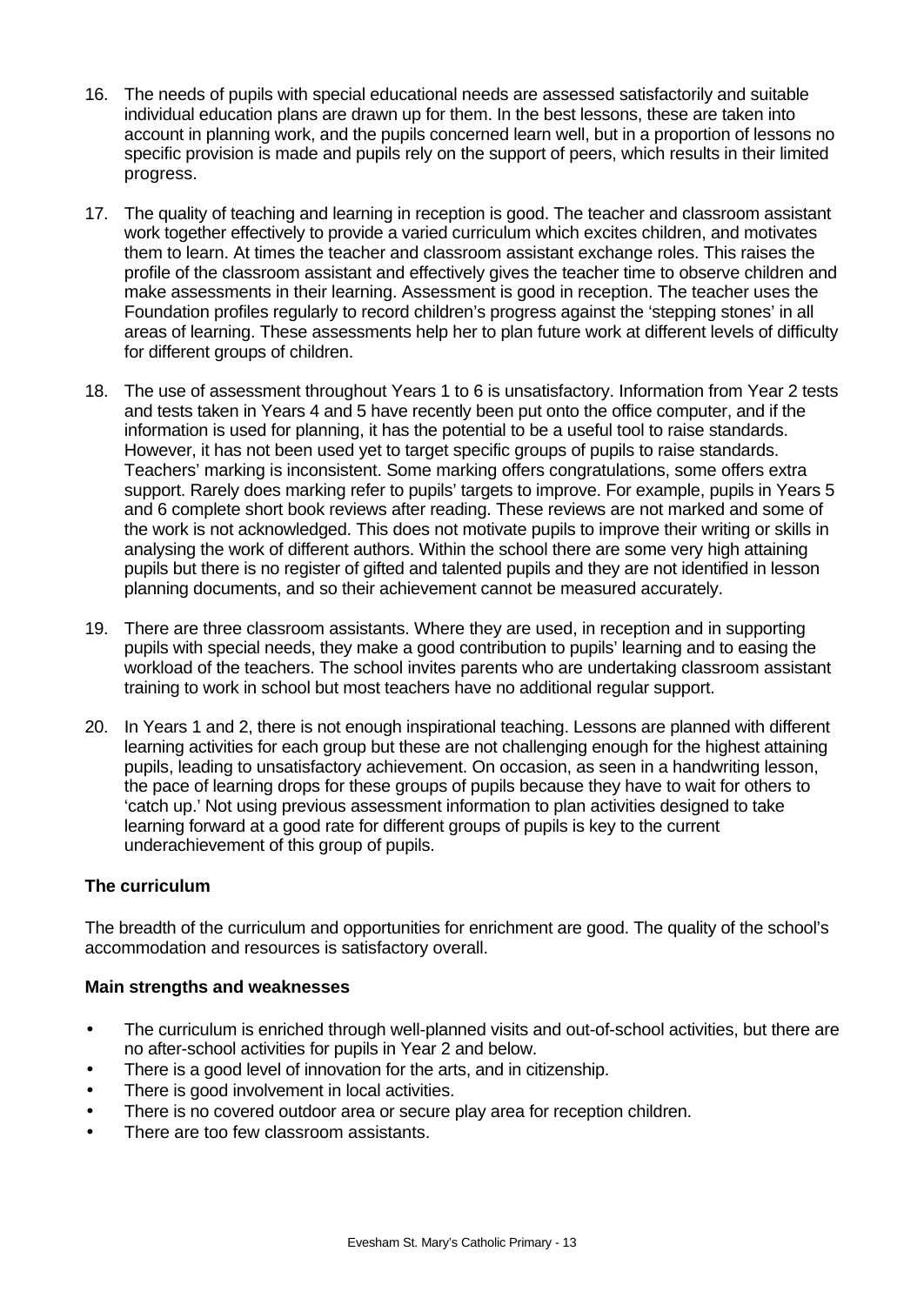- 21. There has been good improvement in the curriculum since the previous inspection. Information and communication technology is now timetabled and taught as a discrete subject, policies and schemes of work are in place for all subjects, and other identified key issues have been addressed successfully. Teaching time is carefully considered and generally well used, covering a range of topics, and allocated appropriately to different subjects. Time for religious education is above average. Provision for swimming is generous and has contributed to above average levels of attainment. Mathematics is taught in separate year groups and this has helped to raise standards. All statutory requirements are met. The rolling programme of topics to provide for classes where there are two age groups has been well considered, minimising repetition and ensuring continuity.
- 22. Pupils' above average attainment by the end of Year 6, and their practice in completing homework on time, whether they leave at the end of Year 5 for a middle school, or Year 6 to attend the secondary Catholic school, prepares them well for the next stage in their education. The school seeks to enrich the curriculum through, for example, an art week with a special focus on Canaletto, arising from a visit to the National Gallery, and with support from a resident artist. There is a recent, strong focus on citizenship, incorporating visits to the Tower of London to look at the relationship between citizenship and the monarchy, and to both Houses of Parliament.
- 23. The school makes good provision for learning outside the school day, and this is a good improvement since the previous inspection. Pupils support these activities well. Eighty four per cent of parents who completed questionnaires feel that the school encourages their children to get involved in more than just their daily lessons, roughly twice the number recorded at the time of the previous inspection. During the inspection two recorder groups and an engineering club were observed, the latter enabling pupils to learn about Thomas Morse and his Morse code before sending messages on simple transmitters they had made. Pupils regularly take part in local schools' soccer, netball, swimming and athletics tournaments at three different age levels, which contributes positively to their physical, personal and social development. Choirs are selected for specific events such as at Christmas and for dramatic productions. Local events such as the Evesham pilgrimage, Evesham Dance Festival and flower show "Evesham in bloom", where the school entry was highly commended, are also well supported. During the inspection pupils were observed fulfilling their responsibility to tend flower beds at the school entrance. Pupils regularly visit the theatre, and older pupils have an annual residential visit to the Isle of Wight with work on the environment, as well as evenings devoted to sailing and canoeing activities. Pupils take part in the Young World concert. Provision for younger pupils is less well considered, however, and this remains a weakness identified by parents and by the previous inspection.
- 24. Since the previous inspection the accommodation has been improved with the provision of an enlarged library and other administrative rooms. Staffing overall is satisfactory but there is a below average number of classroom assistants for a school of this size, resulting in a lack of support for pupils with special needs, particularly those with emotional and behavioural difficulties, and this has a negative impact on other pupils' learning because the teachers have to spend too long managing their behaviour. There are three separate playground areas for different age groups, but no covered or secure area for the foundation stage. Older pupils spoken to unanimously expressed the wish for more play space and play equipment. Resources for the reception class have improved since the last inspection, with the purchase of large outdoor equipment, and resources for ICT have improved through the purchase of new computers; the library is well stocked.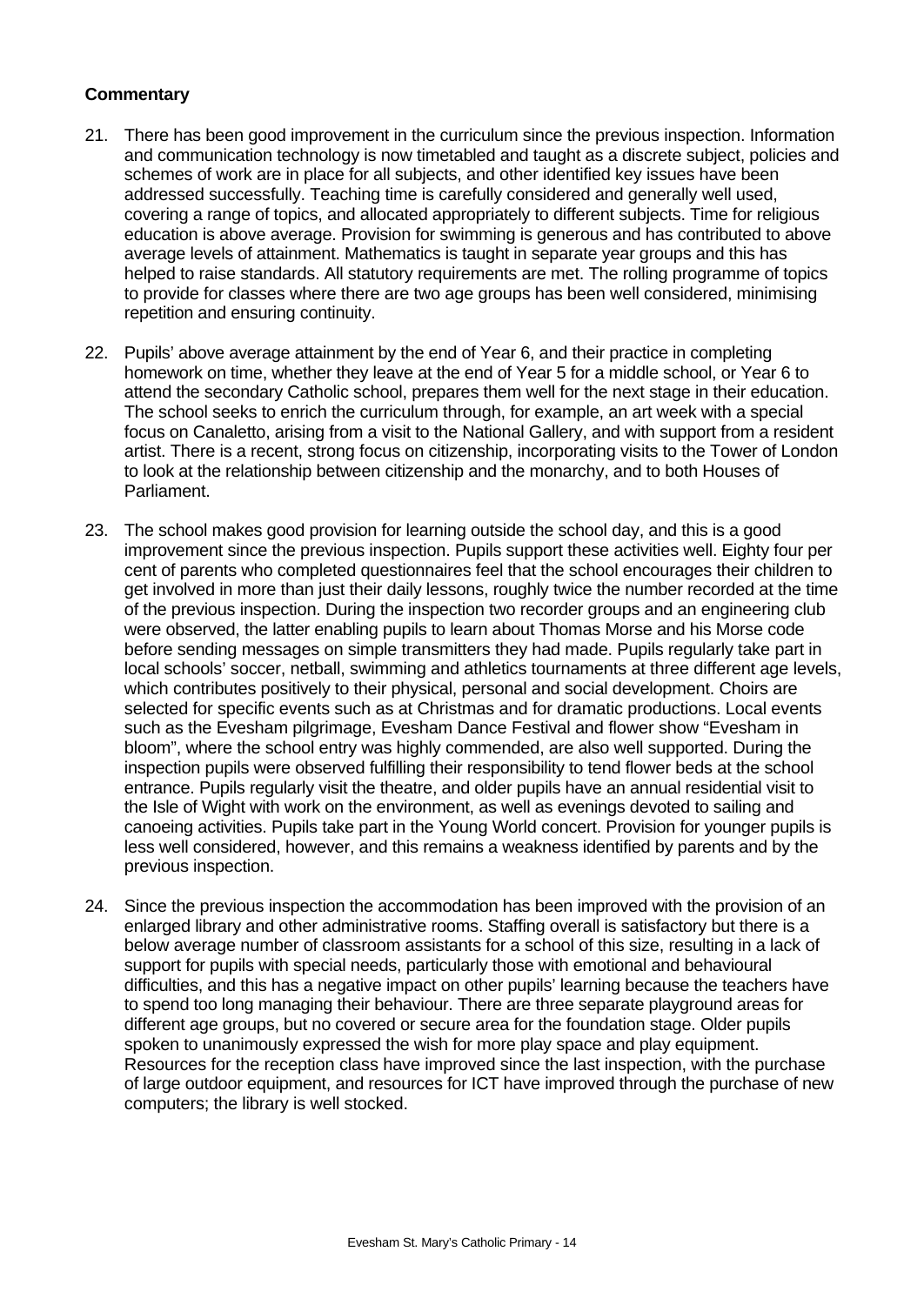## **Care, guidance and support**

The provision for pupils' care, welfare, health and safety is good. The provision of support, advice and guidance, based on monitoring, is satisfactory. The involvement of pupils, through seeking, valuing and acting on their views, is satisfactory.

#### **Main strengths and weaknesses**

- Provision for pupils' care, welfare, health and safety is good.
- The support, advice and guidance given to the pupils for their personal development is good.
- The induction arrangements for pupils are good.
- Monitoring of pupils' academic achievements is unsatisfactory.

#### **Commentary**

- 25. The arrangements for introducing new pupils to the school are good. Children come into school prior to entry and parents are kept fully informed on their progress and how well they settle into the school day through effective day-to-day communications with the class teacher. Pupils are well prepared for a smooth transition from the foundation stage to Year 1, and for their next schools, whether they leave at the end of Year 5 for a middle school, or Year 6 to attend a Catholic high school. Good arrangements are in place for pupils' induction, through visits from and to the senior schools.
- 26. The school ensures that pupils' care, welfare and safety are properly catered for. There are effective procedures for the protection of pupils, in line with the locally agreed child protection arrangements. The child protection policy is being reviewed and the headteacher is responsible for its implementation. Regular inspections of the buildings and grounds are carried out and risk assessments are completed. All pupils are seen by the school nurse in their first year and, if necessary, they are seen by the school doctor. There are two fully qualified first-aiders.
- 27. The support, advice and guidance given to the pupils is good for their personal development. Monitoring of pupils' achievement meets the minimum requirements but assessment is not used well enough to ensure that pupils' progress is as good as it could be. For example, although there are several high attaining pupils throughout the school, there is no register for gifted and talented pupils, and they do not have sufficiently challenging work set for them. This results in them not achieving as well as they could.
- 28. Teachers and other staff in the school have a caring relationship with the pupils. Good use is made of the local education authority's external agencies. There are links with external agencies to support pupils with special educational needs, which are used to give appropriate advice and guidance to the school for pupils who have problems in learning. Advice for guiding pupils with behaviour problems has been acted upon but the lack of classroom assistants to support these pupils means that this advice cannot always be followed. The result is that some children are regularly removed from their classrooms by the headteacher. This is disruptive to other pupils and is a concern for some parents. It also takes away the time that the headteacher has to manage the school.
- 29. There is no school council but pupils can discuss concerns and ideas with the headteacher, every three weeks, in the Friday assembly. Two issues that resulted in action being taken were allowing girls to wear trousers in winter and the use of soft balls on the playground. In the pupils' questionnaire prior to the inspection, pupils were mainly complimentary about the school. However, a significant minority of pupils had concerns about the behaviour of some of the other children. Also, a minority did not think the lessons were interesting and fun and that they were not trusted to do things on their own.

#### **Partnership with parents, other schools and the community**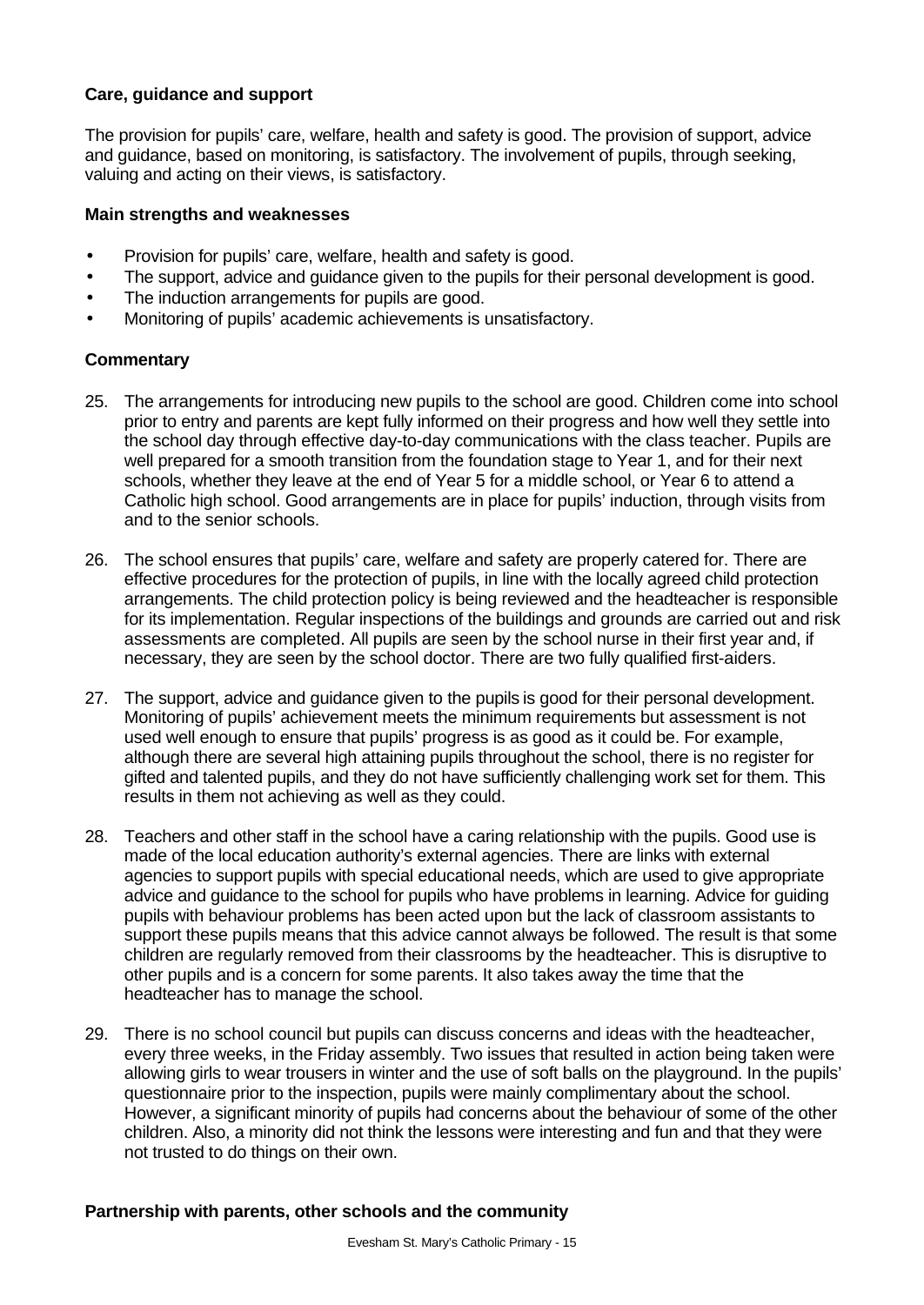The effectiveness of the school's links with parents is satisfactory. The links with the local community are good. The school's links with other schools and colleges are good.

## **Main strengths and weaknesses**

- Links with the church are particularly good.
- The school handles the transition to secondary and middle schools well.
- A significant minority of parents is not happy with the information provided.

# **Commentary**

- 30. There are close links with the Catholic church. Pupils, parents and the parish join together in acts of worship and pupils participate in the parish pilgrimage and support fund raising. Local clubs use the school's facilities and it is the venue for the National Model Railway Exhibition. Pupils take part in the Evesham Dance Festival. Parents are pleased with the school's work with their children on citizenship and personal development.
- 31. The school's links with other schools and colleges are good. The school belongs to the local first school cluster and Catholic pyramid of schools. The pupils' transition to their next stage of education is handled well, despite the difficulties that might be caused by pupils moving on at the end of both Year 5 and Year 6. Pupils spend time in their new school prior to entry, parents are well informed and there is an exchange of information about the pupils. The Evesham College organises the school's junior engineering club and some of the college's students do work practice in the school. There are also links with a college of higher education, whose students carry out teaching practice at the school.
- 32. On questionnaires, 20 per cent of parents were not happy with the information they are given. The inspection team found that the school does provide satisfactory information but could do more. Regular newsletters are sent out but the parents would like more notice of events. The pupils' annual reports tell parents what their child knows, understands and can do. Targets for improvement are given in English, mathematics and science but these are often too general to be helpful. There are two parental consultation evenings a year but some parents would like more. There are no parental workshops, for example on curriculum matters, except for ones on Holy Communion and Confirmation.
- 33. Parents of pupils with special educational needs are appropriately involved in reviews and are provided with information on their child's progress regularly. The parent teacher and friends' association (PTFA) organises a wide range of fund raising events. The money raised is used to purchase equipment and resources to enhance the pupils' education.

## **LEADERSHIP AND MANAGEMENT**

Leadership and management are unsatisfactory overall. There are significant weaknesses in the leadership and management of the headteacher. The leadership of other key staff is also unsatisfactory overall although it is good in the Foundation Stage. Governance is satisfactory.

## **Main strengths and weaknesses**

- The headteacher's commitment to the school is clear.
- The headteacher's vision is not focused firmly enough on raising standards.
- School development planning is poor.
- The monitoring of teaching by the headteacher and senior members of staff has not had a significant impact in improving its quality.
- Performance data, such as the results of national tests, is not analysed well enough to find out where improvements are needed, particularly by the end of Year 2.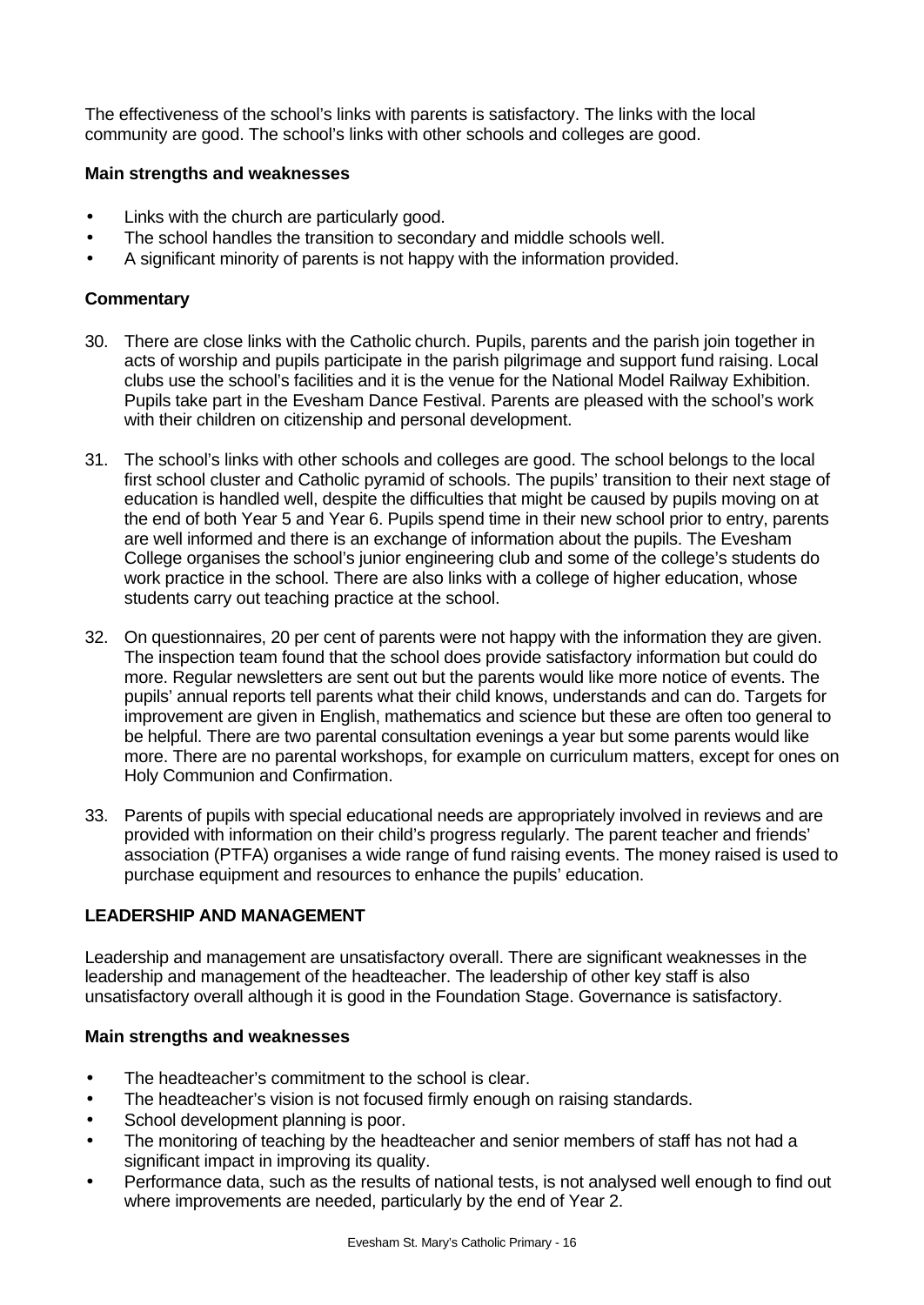There is a limited understanding of best value principles.

- 34. The headteacher's commitment to achieving the school's aims is clear and unwavering in that a good, full curriculum is provided and pupils develop their understanding of the Catholic faith. There are no stated aims to improve standards of academic attainment or to provide improved quality in teaching and learning. There is a commitment to inclusion because of the school's Christian ethos, and this is clear from the school's willingness to admit pupils from faiths other than its own and from its inclusion of pupils with special needs.
- 35. The headteacher's focus on raising standards lacks drive. All members of the teaching staff participate in decision making in the school which means they are fully involved in all aspects of school life and work together as a supportive team, but this also results in a slow decision making process followed by a lack of decisiveness and action. Consequently, not enough action in taken to raise standards and this results in anxiety about external evaluations of the school's work. Thus the headteacher's commitment to the school and desire to see its success are not brought to fruition.
- 36. School development planning is poor. It focuses on provision of resources and meeting statutory requirements and the school significantly lags behind other primary schools in its selfevaluation procedures. Each year a school development plan is drawn up from co-ordinators' intentions, but it lacks challenge for staff and, as at the time of the last inspection, does not go beyond the current year. When developments have been discussed in the past, such as developing the use of information and communication technology, these discussions have not often led to agreement and consistent practice throughout the school. The school's systems for self-evaluation are in their infancy. A timetable has been drawn up to record training and targets for development but, by the time of the inspection, only one whole school focus, on guided reading, had been corporately agreed and this had been identified as a need in the previous term. The headteacher has initiated the citizenship programme now being developed. As a result some interesting work, such as art work on Canaletto, has improved opportunities for pupils. These developments make a positive contribution to pupils' learning although they do not appear on the school development plan.
- 37. The school has not faced up to the challenge of driving up standards through monitoring the quality of teaching and learning throughout the school by having a planned, and rigorous system of self-evaluation or pin-pointing weaknesses and finding ways to eliminate them effectively. This is particularly true in Years 1 and 2 where underachievement compared to similar schools has not been dealt with well enough. The monitoring process focuses on helping newly qualified teachers to meet the standards required in their first year and this has been effective in improving their subject knowledge and expertise. Although other teachers' lessons are occasionally monitored by senior staff there is no systematic programme for doing this, except the agreed procedures where they concern performance management. Outcomes from monitoring are not evaluated or used to improve practice throughout the school well enough. Some lesson observations are 'informal' and the outcomes are not recorded. Co-ordinators do not lead scrutinies of work with staff so teachers throughout the school do not have the opportunity to compare the levels of work being achieved in each year group. Co-ordinators do not have their responsibilities described in their job descriptions so do not understand the expectations of their leadership and management of areas of the school. Nevertheless, coordinators undertake their perceived roles conscientiously and have made some changes which have improved provision well, particularly in special needs and the foundation stage. Coordinators monitor teachers' planning documents and are actively encouraged to lead training days for other staff. Staff responsible for mentoring new teachers also conduct their responsibilities satisfactorily. An appropriate number of governors have links with subject coordinators, for example in special educational needs, and these governors have a satisfactory understanding of their work.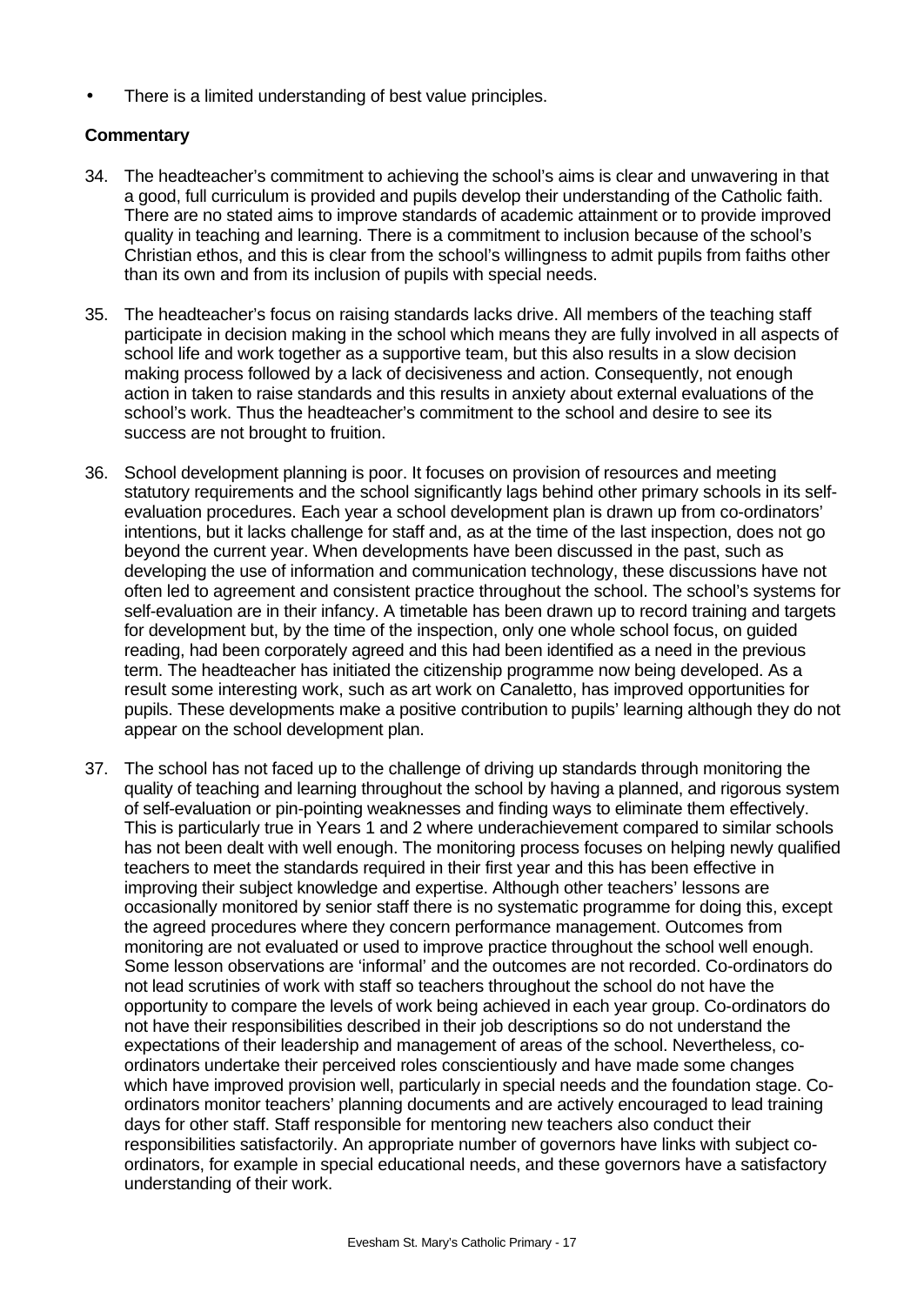- 38. The governing body meets its statutory requirements and tackles its work conscientiously. Governors successfully promote improvements in the accommodation and resources of the school and the school's status in the local community. They use the guidance of external advisors satisfactorily to set the performance management objectives for the headteacher. They have attended relevant training and are intent in helping the school to move forwards. They regularly receive reports and information from the headteacher about the standards being attained in school but these tend to focus on the high attainment of pupils at the end of Year 6 compared to schools nationally, as published in league performance tables. Although governors know from statistical data that Year 2 pupils are underachieving, they do not fully understand the causes of this because, as non-educational professionals, they cannot unpick the explanations, or the finer points of statistical data. They know there has been weak teaching in the past and believe, from the information provided, that this is the only reason for pupils' underachievement. They approve the school development plan and policy development without being given enough information on the most important issues that need to be addressed.
- 39. Although there are efficient systems for monitoring finance, using the services of the local education authority, and the governors regularly review the budget statements, the long term financial planning in association with a strategic development plan still has shortcomings as it did at the time of the last inspection. The carry forward this year was not anticipated, and there is a larger projected carry forward for the year 2003 to 2004. The headteacher has now earmarked some of this for increases in staff costs but this does not fully explain how the money will be used to improve the quality of education in the school, such as in the employment of more classroom assistants. The headteacher and governors seek value for money in terms of purchasing goods and services but they do not evaluate their decisions in terms of whether a particular action has provided best value in terms of the effects on standards. There has been no regular comparison of the expenditure on certain items with neighbouring schools, although the governing body is now seeking closer liaison with other schools with a view to sharing resources.

| Income and expenditure $(E)$ |         | Balances (£)                        |        |
|------------------------------|---------|-------------------------------------|--------|
| Total income                 | 393,780 | Balance from previous year          | 14.574 |
| Total expenditure            | 372,488 | Balance carried forward to the next | 21.314 |
| Expenditure per pupil        | 2,116   |                                     |        |

| Balances (£)                        |        |
|-------------------------------------|--------|
| Balance from previous year          | 14.574 |
| Balance carried forward to the next | 21.314 |

#### *Financial information for the year April 2002 to March 2003*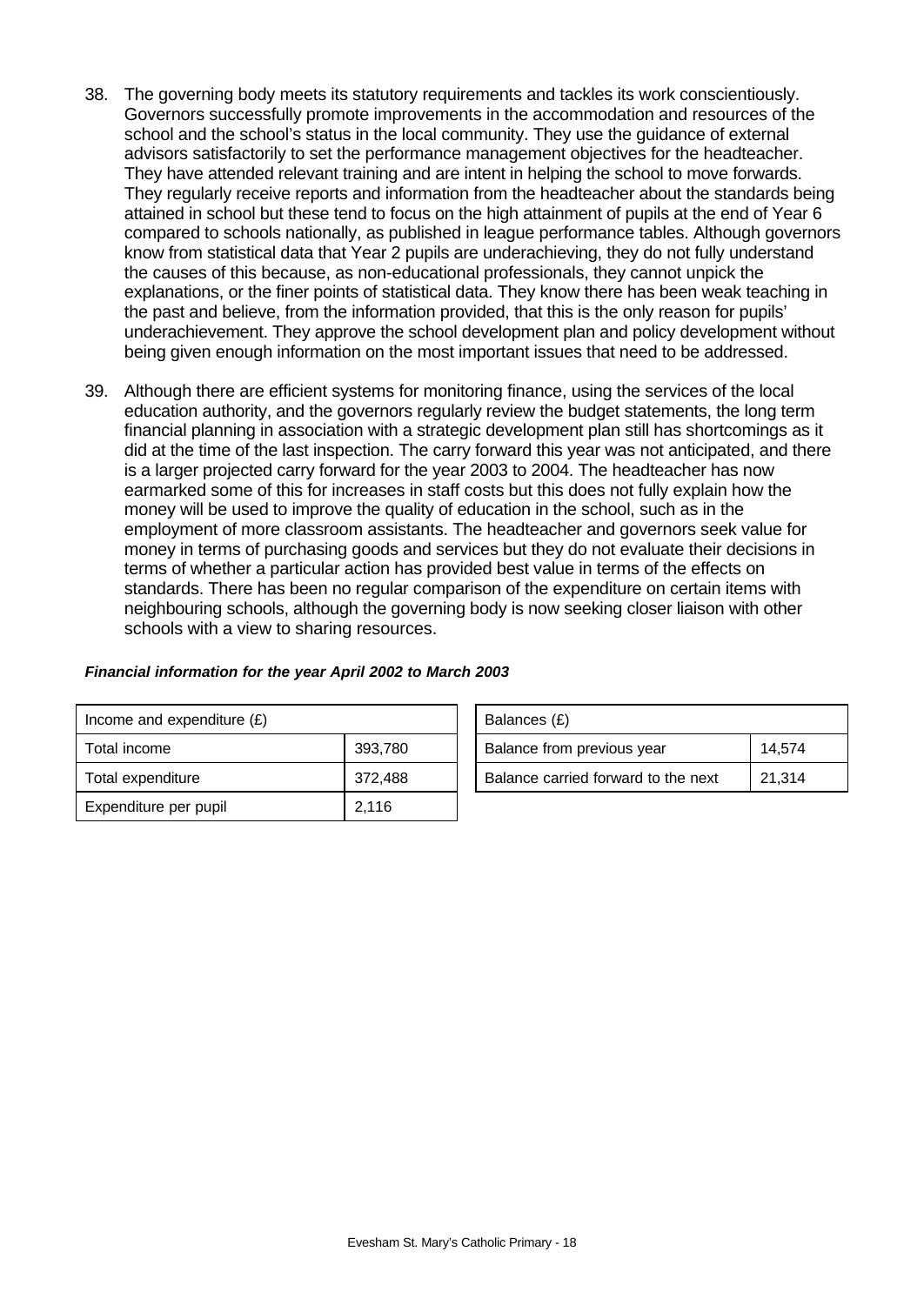## **PART C: THE QUALITY OF EDUCATION IN AREAS OF LEARNING AND SUBJECTS**

## **AREAS OF LEARNING IN THE FOUNDATION STAGE**

Provision is **good** overall. Children enter reception with attainment that is above average overall and a number of children have extremely well developed language skills. Their achievement is good. This reflects the findings from the last inspection. Most children meet the early learning goals for each curriculum area and some exceed them. The teacher in charge of the reception class provides good leadership and management.

The quality of teaching is good in all areas of the curriculum. The teacher plans and provides a good range of learning activities in partnership with her classroom assistant which interest and engage children, and, as a result, their achievement is good.

Detailed records which identify the level of attainment for each child, and the rate at which they progress through the stepping stones towards each of the early learning goals, are formally recorded, monitored and evaluated sufficiently to track the progress the children are making over time. The classroom assistant is well briefed and provides very good support. She and the teacher successfully interchange roles during lessons. Adults manage the children very well, ensuring that the needs of all are well met.

### **Personal, social and emotional development**

Provision in personal, social and emotional development is **good.**

### **Main strengths and weaknesses**

- Children's behaviour is good.
- Relationships between children and between children and adults are good.
- Children are interested and motivated to learn. They are confident to try new activities and speak in a group.

- 40. The teacher and classroom assistant ensure that the environment provided and the ethos of the class help children to adapt quickly to school life and learn the correct way to behave. Adults expect children to be responsible, taking every opportunity to encourage this, and to provide good role models for children to follow. Children work unsupervised for extended periods, behaving sensibly and sharing equipment. For example, when making 'caterpillars' with play dough, a group of children followed instructions conscientiously and independently, and compared each other's 'caterpillars' constructively. Children can work in pairs, in small groups or alone. They are trusted to wash their hands after painting activities and they do so well, leaving the hand basins reasonably clean. All children enjoy registration when they also agree the weather, date and season of the year in a well-established routine.
- 41. Adults encourage the development of social skills successfully in a variety of ways. In the outside area, children have the opportunity to play with one friend or join a group. In one instance a large group of children worked together to make a 'train' out of large equipment and played on it very collaboratively for their age, taking turns to be passengers and the train driver with remarkably little adult intervention. Children with special educational needs are well integrated into the class and receive good support. Most children use the normal conventions of politeness such as, "sorry", "excuse me", and "thank you", without prompting. They understand and follow the playground rules well. When a large plastic tunnel was blown onto the grass, children stood with their toes on a red line explaining that they were not allowed past the line so the tunnel would have to stay where it was.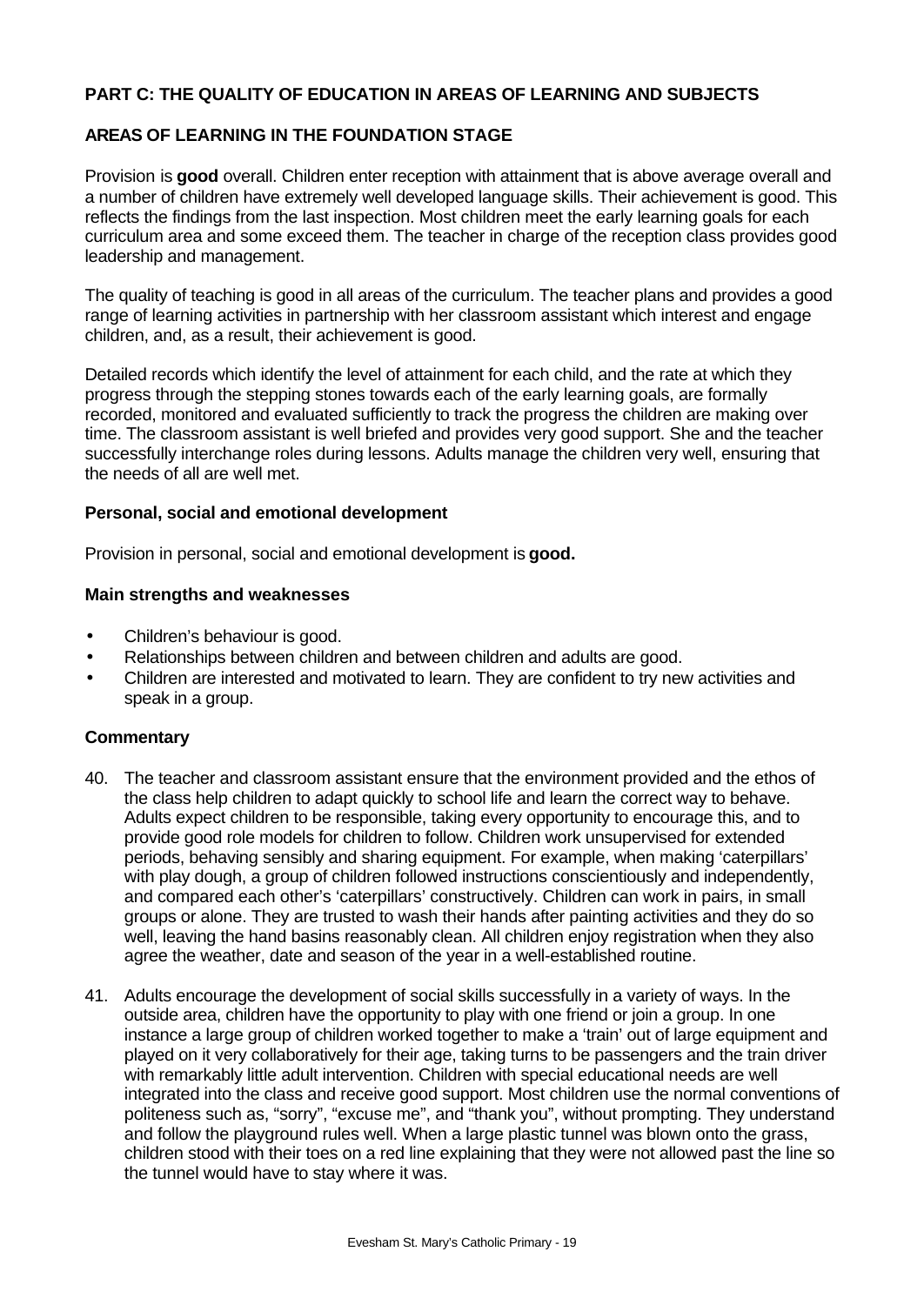## **Communication, language and literacy**

Provision in communication, language and literacy is **good.**

#### **Main strengths and weaknesses**

- Most children's standards are above what is expected for their age and their achievement is good.
- Children's knowledge of books and letter sounds is above average.
- Most children speak clearly and audibly.
- The highest attaining children are not challenged enough.
- Some lessons are too long.

### **Commentary**

- 42. Most children are on course to attain this Early Learning Goal by the end of the reception year. Almost all children speak confidently and in sentences and a few are extraordinarily articulate for their age. Children develop their speaking and listening skills through role-play, for example, when playing in the bear cave. Although a few just talk to themselves alongside others, most are confident to initiate conversations with each other and with adults. The many opportunities given by adults to share their news, for example, on arriving at school, encourage children to sustain attentive listening and respond with relevant comments.
- 43. The good teaching is characterised by a very good understanding of the needs of young children and the well-organised activities that motivate them. The teacher uses stories very well to promote learning. The highest attaining children could tell the story of a well-known book, almost word for word, knowing what the text said through glancing at the pictures. They have a very good knowledge of letter sounds for their age and are beginning to build up unknown words. The middle attaining children are equally interested in the stories they read, can answer questions about a story and also know some initial sounds of letters. The lowest attaining children recognise the difference between text and pictures. They know how to handle a book and turn the pages but do not have the confidence to re-tell a story in their own words. From looking at books from last year, the highest attaining children leave reception able to write in simple sentences and all children learn simple handwriting patterns. At this early stage in the year some children are already writing letter sounds they know to represent words and can tell adults what they have written. Modelling by adults showing how to speak in sentences helps to accelerate this learning well.
- 44. On occasion, the work planned is not challenging enough for the highest attaining children. For example, when playing letter and sound games in a group, individual children knew all the answers before the game was over. They need more challenging but not more formal work. Currently all language activities take place at the same time. It is too soon in the year for the lowest attaining children, who have shorter concentration spans, to work on one aspect of learning for 45 minutes.

#### **Mathematical development**

Provision in mathematical development is **good.**

#### **Main strengths and weaknesses**

- Most children's standards are above what is expected and achievement is good.
- Lessons are well planned with a good variety of practical activities.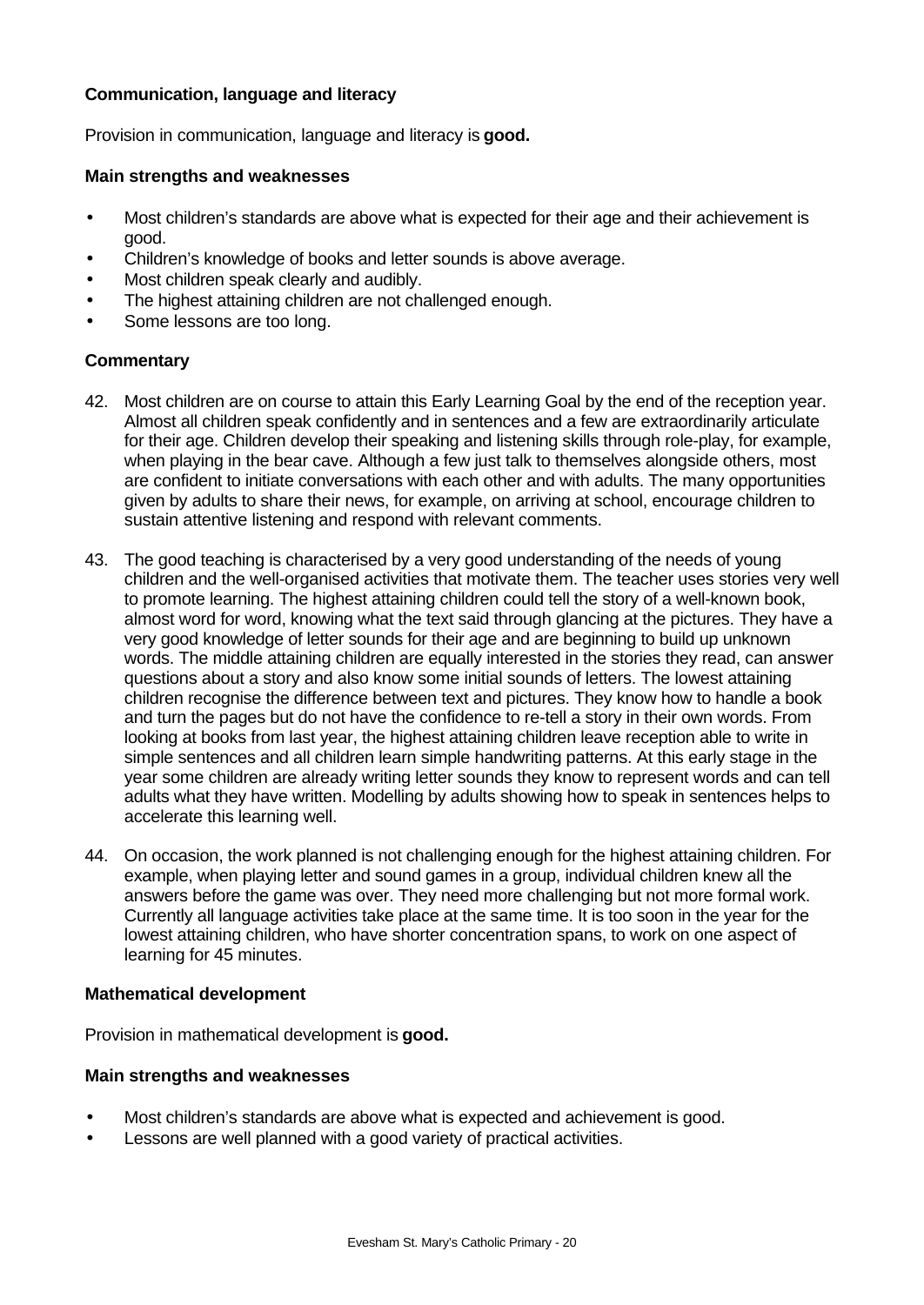# **Commentary**

- 45. Children follow a well-established routine every morning at registration, which gives them practice in counting, knowing the date, season and month of the year. Using practical apparatus children are beginning to count in their heads and explain how they knew that two bears in one hoop and another two bears then make four. The highest attaining children can count beyond 20 and can work out which digit comes first when they write a two-digit number although middle attaining children needed more information, in the form of a longer number line, to work this out. Most children know the names of simple shapes such as rectangles, squares, circles and triangles and are beginning to use mathematical language such as '1 more'. They are learning number bonds up to 5 and know, for example, that 4+1 will give the same answer as 1+4.
- 46. Lessons are well planned using a good variety of resources that motivate children to learn. In the counting game the teacher extended the addition of two numbers to three, as she assessed children's knowledge and rightly moved them on to more challenging work, maintaining their interest and extending their learning. Thee are good links to other areas of learning. When children were discovering bears hidden in the wet sand and counting them, they made up a game, moulding the sand into 'slides' to slide the bears down and have races with them whilst counting. They worked collaboratively and extended their language skills well. Some of the highest attaining children were set the task of playing 'Snakes and Ladders' which they did with very good concentration, ignoring the other activities surrounding them, following the rules of the game and completing it. The good planning and use of resources and interesting activities is extending children's learning well.

## **Knowledge and understanding of the world**

Provision in knowledge and understanding of the world is **good.**

## **Main strengths and weaknesses**

- High expectations of the teacher for children's learning lead to good achievement.
- Well-planned activities link to other areas of learning.

- 47. This term the children are learning about light. The teachers gave a good recap on the lesson from the day before and all children were very enthusiastic about using the range of safe light sources provided. The teacher had high expectations of what the children could learn, taking them outside to investigate shadows and, when there was insufficient sunshine, leading them to conclude that you had to have a light to make a shadow.
- 48. The planned activities make effective links in children's learning. For example, the children made shadows of bears using a projector on a whiteboard. They used different torches in the 'bear cave,' discussing which torchlight would be the best to light up dark corners. They went on a food hunt for berries for the bears to eat and chose stories to read or tell to the youngest bears. Other children used their observational skills well to peer into a dark box to see if they could identify the objects within. Children learn to investigate, be curious, to ask questions and solve simple problems and use a good range of language that describes what they see and think because it is modelled well by the adults in the room.
- 49. The highest attaining children use classroom computers confidently to practise their skills of 'clicking' and 'dragging' objects on the screen to fill baskets with food and count them and to make pictures using characters from the 'Three Bears' story. Evidence from photographs shows children learning about the same topic, making honey sandwiches and having a teddy bears' picnic outside.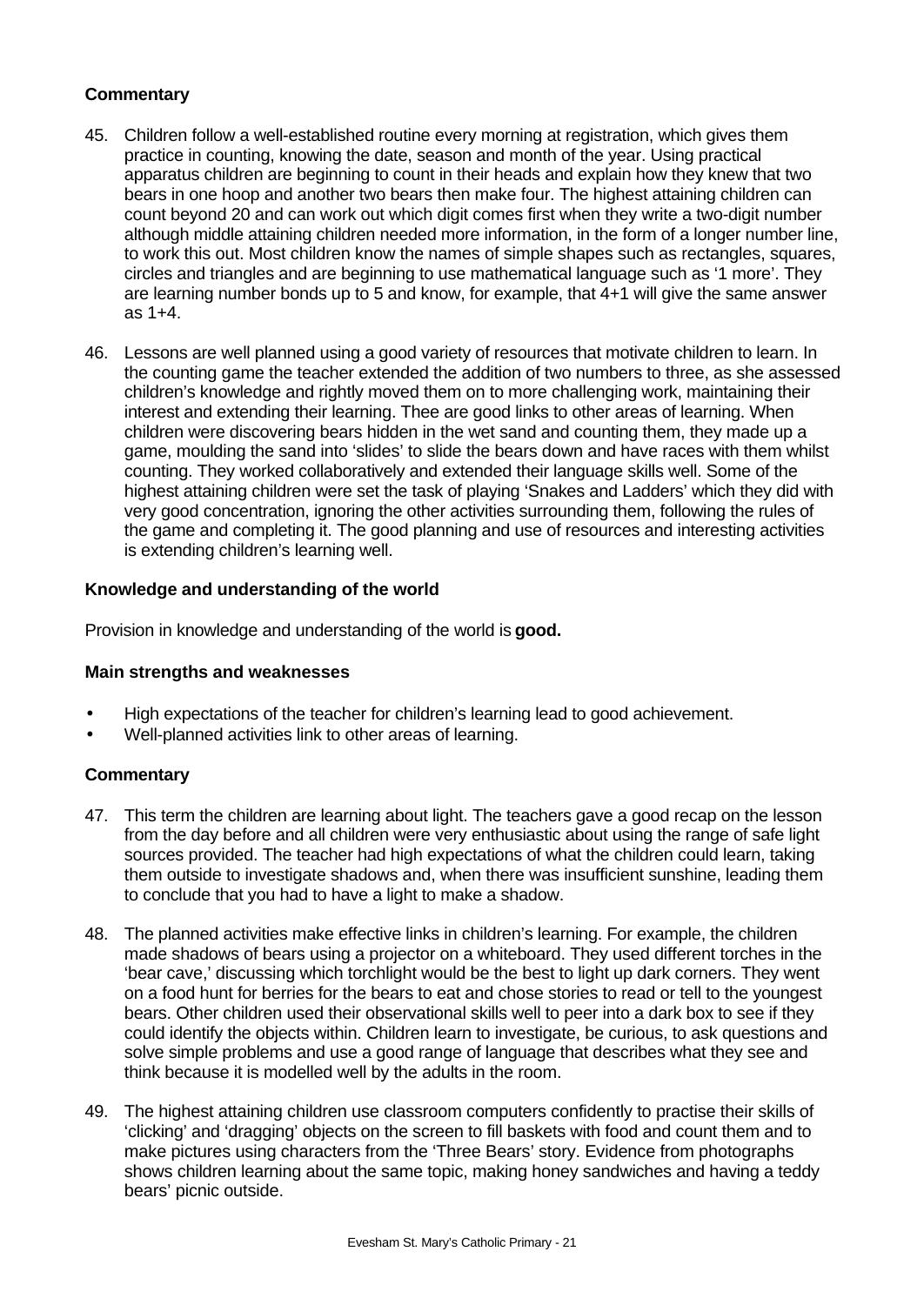### **Physical development**

50. No lessons were seen in so is not possible to make a judgement on provision for physical development or the quality of teaching in this area of learning. Observations showed that most children could hold pencils, crayons and paintbrushes with a good grip and use them to make the marks they wanted. They could pick up and place objects they were counting precisely and in a controlled way and all children made attempts to dress and undress themselves, only needing help with shoes and tight buttons. Outside, children displayed a good sense of balance when walking along secure 'planks' to get from one spot to another. They could jump onto and off large equipment safely. There is no secure play area outside, as was the case during the last inspection. Though children know and understand the playground rules well, this may not always be the case, and a more secure area is necessary. The provision of large play resources since the last inspection has improved to satisfactory.

### **Creative development**

Provision in creative development is **good.**

## **Main strengths and weaknesses**

- Activities are linked well to other areas of learning.
- Children are allowed time to experiment with different media.
- There is a lack of variety in singing lessons.

- 51. The children experience a good range of activities where they explore shape, colour and texture. They happily use a range of dark and light colours to represent a picture of themselves or their family. They cut shapes out of papers and material to make teddy bears quite skilfully for their age. They use play dough to mould and shape creatures such as caterpillars. In the wet sand and the water, children work together to share the resources and to make up stories about what they are doing, for example, rescuing plastic teddy bears from the sea and bringing them home by boat. They can act out the action of the story of the 'Bear Hunt' using their hands and good expression when repeating the way the bears swam, or pushed through the tall grass.
- 52. The children's creativity is well stimulated in the role-play area, which, this half term is a 'bear cave.' This area is used well to stimulate children's curiosity and for 'pretend' activities such as finding food for hungry bears to eat. The teacher plans their time well to include sessions in the cave where, for example, the classroom assistant interacted well with the children and posed appropriate questions and challenges to inspire creative play. These activities contribute well to the children's social, emotional, creative and language development as they learn to play together, to share the equipment, and to co-operate with each other and with adults.
- 53. Children are taught by a part time teacher for singing. During the inspection, children sang and learned the words of Christmas carols for over half an hour. This was too long for children to sit for one activity without any variation, such as using some percussion instruments, or using movement. Children sing enthusiastically if not tunefully.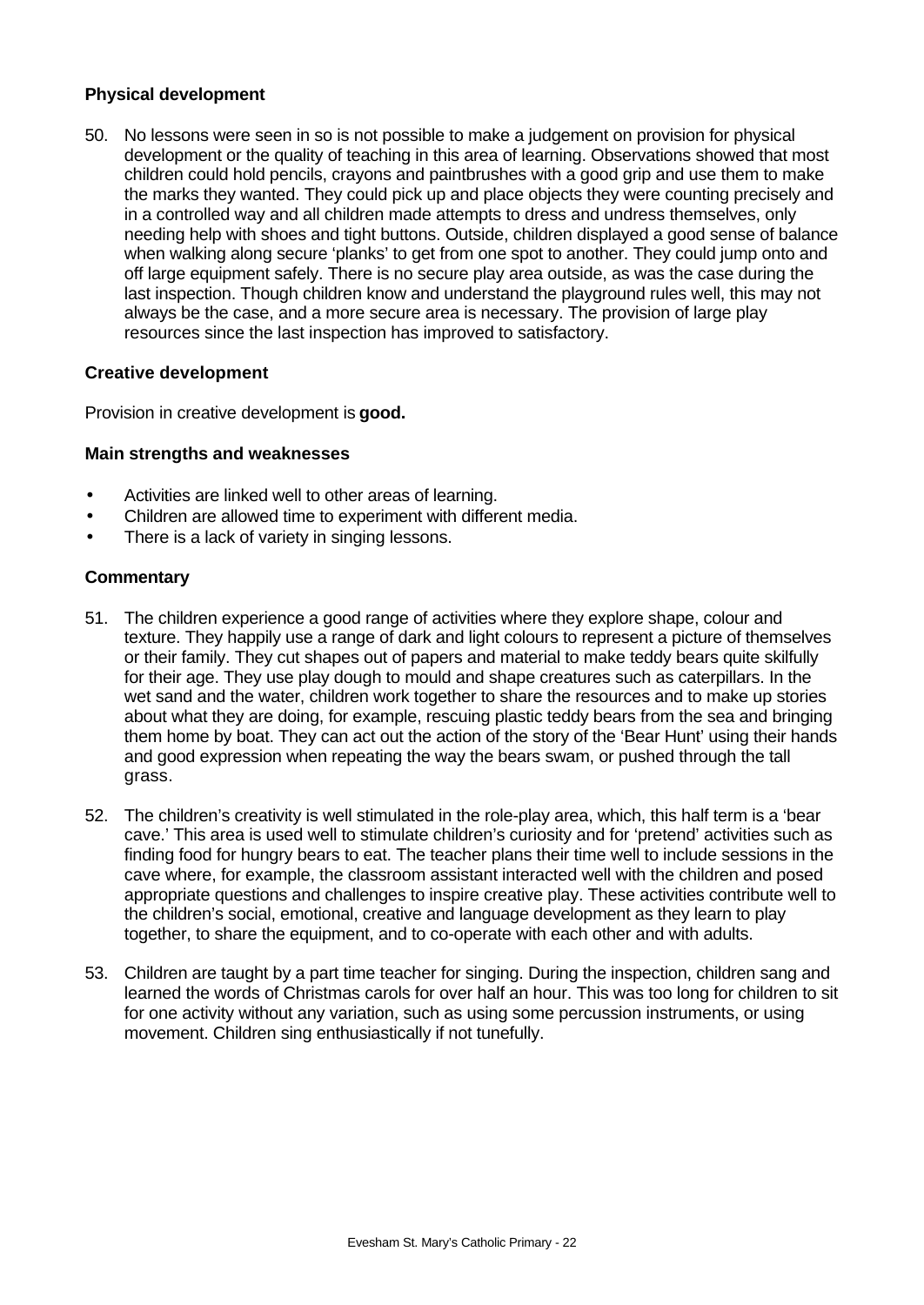## **SUBJECTS IN KEY STAGES 1 AND 2**

## **ENGLISH**

Provision in English is **unsatisfactory**.

## **Main strengths and weaknesses**

- Pupils at the end of Year 6 attained well above average results in 2003 compared to schools nationally.
- Teachers have good questioning skills and use the National Literacy Strategy well to introduce pupils to a wide range of texts.
- The use of assessment to raise standards is unsatisfactory.
- Attainment by the end of Year 2 is below the national average, and well below average compared to similar schools, largely because of weaknesses in writing; pupils' achievement is unsatisfactory.
- There are too few opportunities for pupils to practise their writing skills in other areas of the curriculum.

- 54. Results from the 2003 Year 6 national tests were well above average. Pupils' achievement was satisfactory; their standards were typical of those reached by similar schools. Achievement for the current Year 6 is also satisfactory. Standards in the current Year 2 are below average and their achievement is unsatisfactory.
- 55. Many pupils start school with good speaking and listening skills and these develop satisfactorily as they mature. Most pupils throughout the school listen carefully and speak readily. They make relevant contributions to class discussions. Teachers' questions are pertinent and help pupils understand their work well. Questions are often targeted usefully at pupils who are reluctant to contribute voluntarily so that the confidence of these pupils increases.
- 56. Basic reading and spelling skills are taught well in Years 1 and 2 and pupils acquire these and consolidate them regularly as a result. The emphasis on reading to understand the text is also taught satisfactorily, and becomes a part of many pupils' everyday strategy when reading. By the end of Year 2, most pupils read at the levels expected for their age. Pupils acquire appropriate strategies to work out unknown words such as using letter sounds or referring to the illustrations for clues. Higher attaining pupils predict what might happen in a story although they are less confident about recalling detail. Although pupils have a 'guided reading' session on a regular basis, in practice too many of these sessions fail to teach anything new and are just taken as an opportunity for teachers to listen to individual pupils reading aloud. This aspect of teaching has been rightly prioritized as needing further development and training. Reading records are not always kept up to date, and some pupils continue to read books at a certain level even though they are capable of more challenging material.
- 57. By the end of Year 6 pupils read satisfactorily. Higher attaining pupils scan ahead to ensure they take account of punctuation. Higher and average attaining pupils locate information using index and contents in a dictionary, thesaurus or other reference books such as an encyclopedia and most pupils have a variety of skills to help them tackle unknown words. Many pupils do read for pleasure and have favourite books, but only higher attaining pupils can name some of their favourite authors or poets. Insufficient guidance is given on which books to read and so some pupils, although interested in their reading books, read texts that are easy for them.
- 58. The National Literacy Strategy is used well to teach the different styles of writing, and to introduce a wide range of genres and texts so pupils know about these. However, In Years 1 and 2, most pupils do not write well enough for their age and many do not use full stops and capital letters consistently. The higher attaining pupils usually spell common words correctly,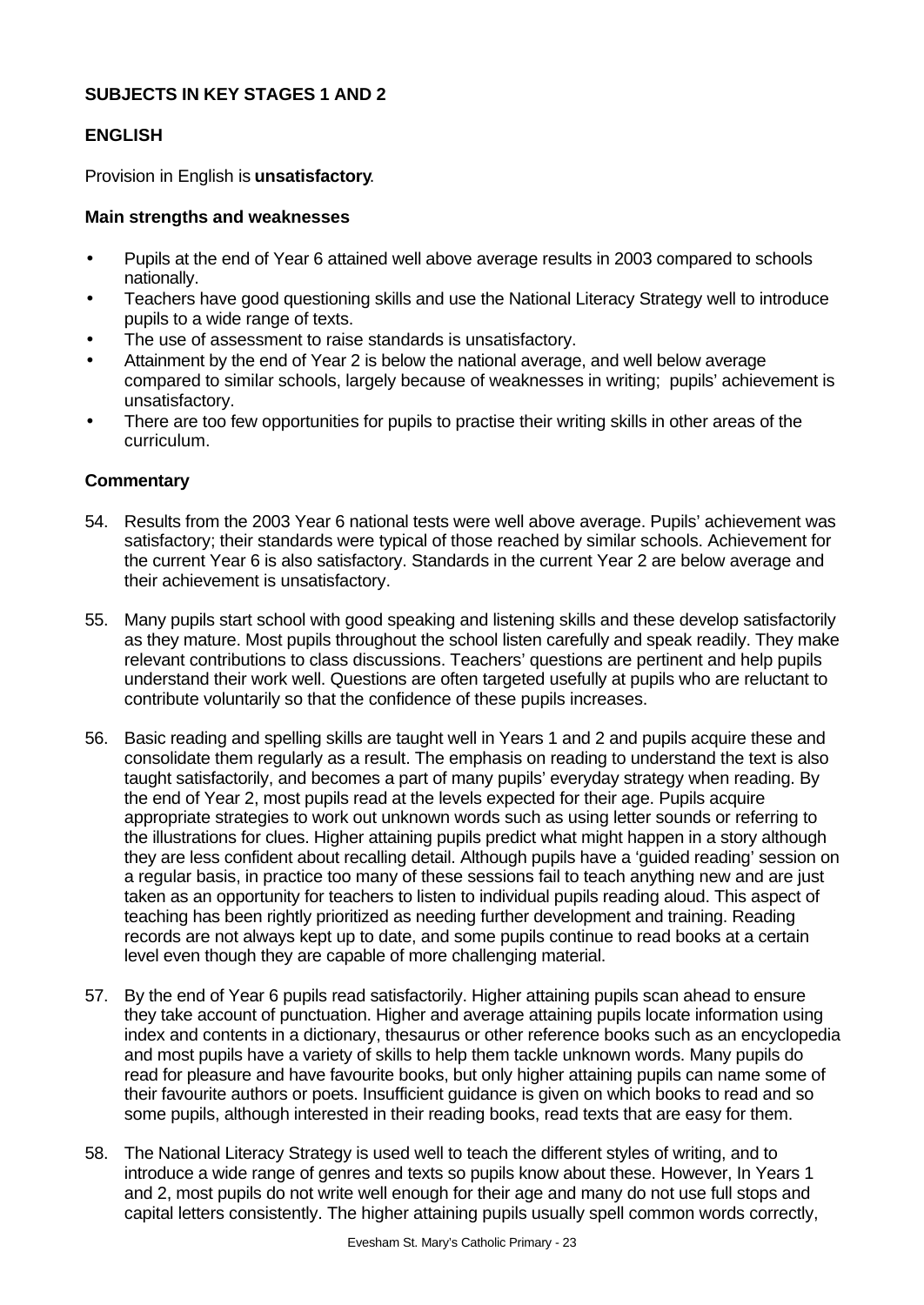but some average attainers still misspell simple words such as, 'put' and 'saw'. Progress throughout these two years is too variable. While some pupils use punctuation more consistently and others improve spelling, the overall improvement is not always clear. By Year 6, higher and average attaining pupils write at the levels expected for their age for an appropriate range of purposes but lower attainers show limited awareness of audience or purpose. The punctuation in the books of higher attaining pupils is accurate and consistent but this is not true for the average attaining pupils. Some lower attaining pupils still do not use full stops and capital letters consistently. Handwriting in practice books is well formed and neat but this standard is not consistently reflected in pupils' day-to-day work.

- 59. The quality of teaching is satisfactory overall. In the better lessons, work is matched to the varied needs of the pupils, ensuring at least satisfactory achievement. In some lessons there is a lack of challenge for higher attaining pupils who, as a result, are not required to make much effort and the quality of their work does not improve enough. Too much work is completed on worksheets in Years 1 and 2, which results in pupils not having enough opportunities to practise and produce their own well-structured and organised pieces of writing. As a result, these pupils underachieve and standards of work are below average.
- 60. The use of assessment to raise standards is unsatisfactory. Marking and feedback are not sufficiently effective in ensuring pupils know how to improve their work, and not followed up thoroughly enough to see comments are used by pupils to overcome a particular weakness. For example, although handwriting is taught regularly throughout the school and pupils are able to write neatly, day-to-day presentation of work in exercise books is too often untidy and less than satisfactory.
- 61. At the time of the inspection, management of English was being shared by two senior staff pending the appointment of a new co-ordinator. The teachers responsible are overseeing provision, but not making active changes. This is a temporary situation and no judgement has been given on the leadership and management. However, owing to the underachievement of pupils in Years 1 and 2, the appointment of a co-ordinator to lead this subject is a pressing need.
- 62. There is unsatisfactory improvement since the last inspection. Standards of achievement by Year 2 have not improved over this time, and in Year 6 they are not significantly different in terms of test results. Although a marking policy was suggested two years previously, nothing was actually drawn up and agreed, and as a result there is no consistent practice. There is less good teaching than at the last inspection.

#### **Language and literacy across the curriculum**

63. There are some opportunities to use language and literacy skills across the curriculum from Year 4 onwards but they are not an integral part of planning and in Years 1 to 3 opportunities are restricted because nearly all work consists of worksheets. Older pupils do recount Bible stories in religious education, list scientific facts as bullet points and produce occasional letters and newspaper articles in history. However, the limited amount of 'research' done by pupils often consists of passages copied verbatim from written sources such as work on animals across the world in Year 6. There are few examples of pupils using ICT in English.

## **MATHEMATICS**

Provision in mathematics is **satisfactory.**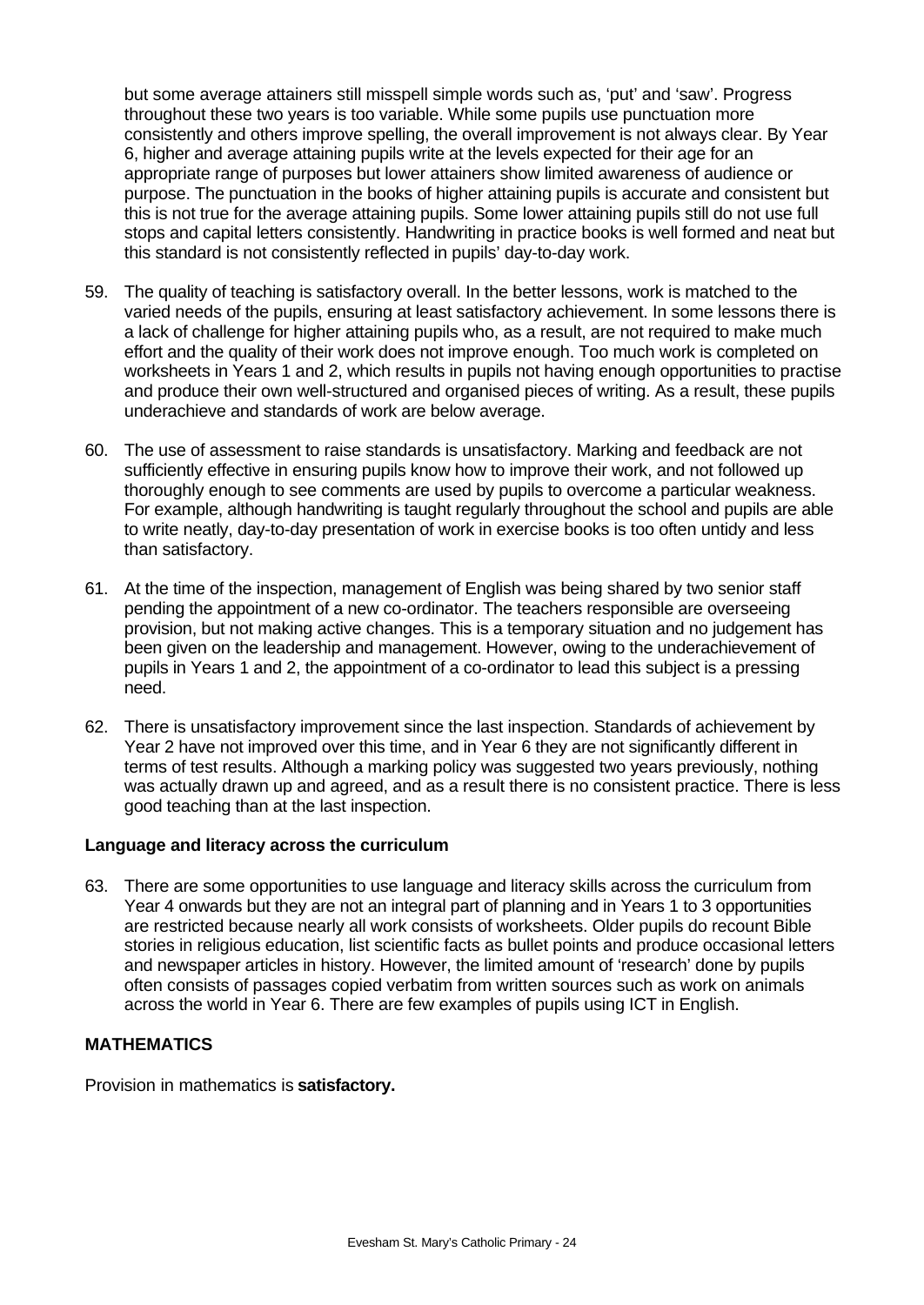## **Main strengths and weaknesses**

- Standards are well above average at the end of Year 6 and achievement is good.
- The quality of teaching is good in Year 6.
- Standards for the highest attaining Year 2 pupils are not high enough and achievement is unsatisfactory.
- Assessment information is not used well enough to target the needs of higher attaining pupils, particularly in Years 1 and 2.
- Teachers' marking does not refer to pupils' targets to improve.
- There are few links to other areas of the curriculum.

- 64. The pupils who do not transfer to local middle schools attain well above average standards at the end of Year 6 and, compared to their results in Year 2, their achievement is good. A well above average percentage of pupils achieved the higher levels compared to similar schools. This is an improvement since the last inspection when few pupils attained the higher Level 5 in the tests. Pupils currently in Year 6 are on line to make similar gains in their learning.
- 65. In the 2003 National Curriculum tests for pupils in Year 2, standards were average compared to schools nationally but well below average compared to similar schools. This is because too few pupils attained the higher Level 3 standard in the tests. Achievement for this group of pupils is unsatisfactory. This reflects the findings from the last inspection and the observations on standards during this inspection.
- 66. In mathematics, pupils are taught in single age groups. The quality of teaching is satisfactory overall. It was good or better in three lessons and satisfactory in three lessons. Lessons are planned appropriately following the guidance of the national numeracy strategy. In good lessons, planning takes account of previous learning and there is sufficient challenge in the planned activities to take pupils' learning forward. Teachers use praise effectively to encourage pupils to work hard and to learn new facts. The pace of lessons is good and the level of challenge is appropriate for each group in the class, and, where there are classroom assistants, their support for pupils with special needs is effective in promoting pupils' learning. Teachers throughout the school are confident in the knowledge and understanding of the mathematical concepts to be taught, although too few have been involved in extended, updated training courses for delivering the national numeracy strategy.
- 67. A very good lesson was seen in Year 6, which was well planned to meet the needs of all pupils in the group, and was very challenging for the highest attaining pupils. These pupils met the additional challenge with a mock 'groan' but immediately began work, trying to sort out the complex patterns of numbers they needed to find to solve the problem. This group is already attaining above average standards for their age. Other examples of their improving problem solving skills are evident in their written work over the term.
- 68. However, from a scrutiny of work, and in the satisfactory lessons seen, teachers' planning does not consistently take into account previous learning well enough, and this results in pupils underachieving. For example, in a lesson in Year 2, pupils were adding two numbers and having to explain how they were doing it using their knowledge of doubling. Learning to use knowledge of doubling and halving is the right objective for this year group, but the numbers pupils were using did not extend beyond 10 and most of the higher and middle attaining pupils knew the answers to the problems in their heads, without having to work them out. Pupils in Year 1 were adding numbers to 20 at a similar level of difficulty with success and children in reception were also counting and using numbers which were greater than 20. This does not represent good use of assessment to raise standards from one year to the next. In addition, there is no consistent marking policy used in school and pupils' targets which tell them what they need to do to improve are not referred to in teachers' marking so neither pupils nor their parents fully understand how well pupils are achieving.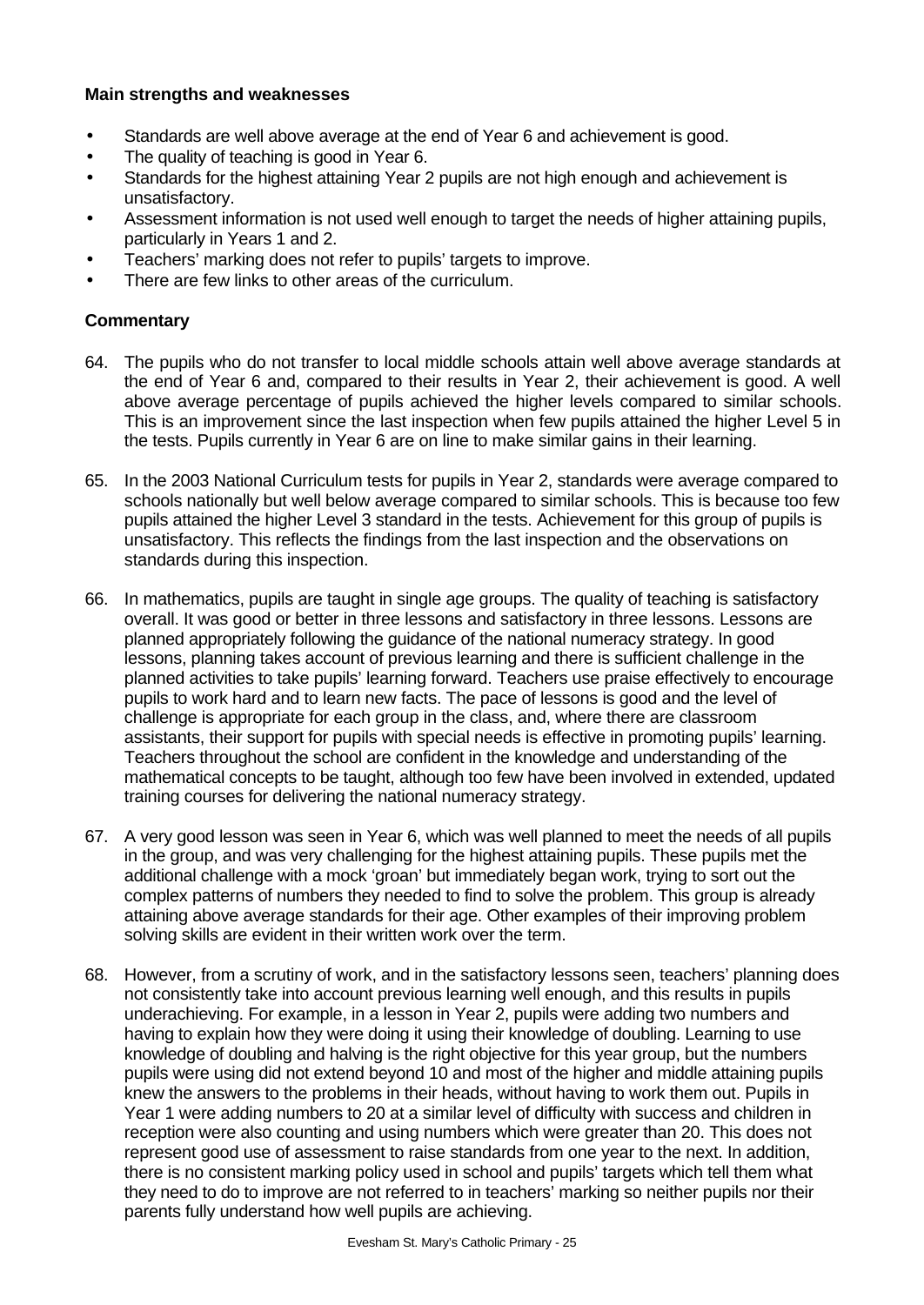69. Until two weeks before the inspection, the co-ordinator was only responsible for mathematics in Years 1 and 2. Owing to a change in staffing, she has now taken over curriculum responsibility for the school. Curriculum leadership and management are satisfactory. The co-ordinator monitors the work of a newly qualified teacher and teachers' planning documents and makes suggestions on how teachers can improve planning. However, there is no whole-school, planned timetable for monitoring standards of teaching, learning or assessments throughout the school. The use of assessment information to guide planning is unsatisfactory.

## **Mathematics across the curriculum**

70. There are a few ICT programs which can be used to support learning in mathematics but some of the software does not work with the new computers. The co-ordinator has plans to make links with other areas of the curriculum with data handling but these are not yet in place. This was a weakness at the last inspection and has not been addressed effectively. Currently, links with other areas of the curriculum are too few.

## **SCIENCE**

Provision for science is **satisfactory.**

## **Main strengths and weaknesses**

- Standards at the end of Year 6 are well above average.
- Pupils' achievement is very good in Years 3 to 6.
- The curriculum has improved since the last inspection.
- Teaching is good overall in Years 3 to 6.
- The subject is well led.
- Pupils' achievement in Years 1 and 2 is unsatisfactory.
- Pupils' presentation of their written work is sometimes unsatisfactory.

- 71. In the 2003 national tests, at the end of Year 2 standards were average overall, which represents unsatisfactory achievement, as pupils enter the school with above average standards. In comparison with similar schools the number of pupils in Year 2 reaching the nationally expected Level 2 was well below average, though the proportion of higher attainers was above average. Standards similar to these were seen during the inspection.
- 72. By the end of Year 6 standards attained in the 2003 national tests were well above average, with every pupil reaching the expected Level 4, and 75 per cent attaining the higher Level 5, representing very good achievement since the end of Year 2, and good achievement from the time pupils first joined the school. In comparison with similar schools the proportion of pupils at the end of Year 6 reaching the expected Level 4 was very high and the proportion achieving the higher Level 5 was well above average. This is a good improvement since the previous inspection. Trends in science for the last four years show a steady improvement, above that found nationally. Across the school pupils with special educational needs achieve as well as their peers.
- 73. Since the previous inspection a new policy and scheme of work, supported by the purchase of an additional commercial scheme, have contributed positively to the raising of standards. Standards in experimental and investigative science, particularly, previously identified as a weakness, have improved, though pupils' knowledge of physical processes is less well developed. For example, in Year 2, pupils design and construct their own land yachts, from scrap materials, before testing how far they can travel on just one good blow. This experimental work makes a good contribution to pupils' independent learning.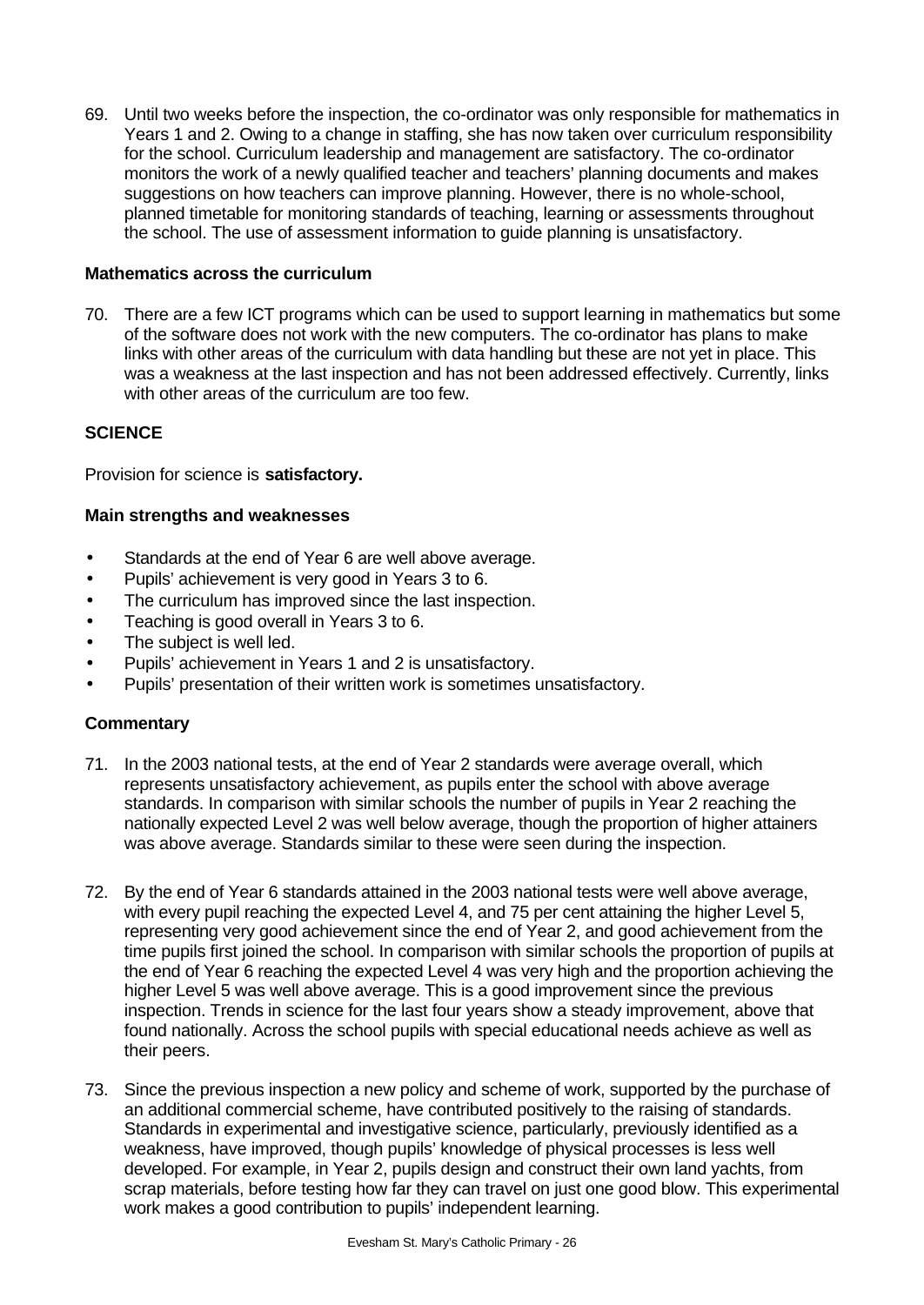- 74. Although the quality of teaching and learning in Years 1 and 2 is satisfactory overall, and all aspects of the curriculum are taught, there is sometimes insufficient challenge and expectations are too low, especially for higher attaining pupils. In Years 3 to 6 teaching is good, and this is an improvement since the previous inspection. It is generally challenging, imaginative and teachers use varied and often innovative methods to engage pupils' attention, for example using pupils with flash cards to sequence correctly *continent, planet, galaxy, universe*, preparing ramps and a wide variety of materials to test friction, using pupils as personified planets of the solar system on the playground to measure their approximate distances apart with a trundle wheel, watching a video and using vivid illustrations from a CD-ROM. Teachers generally plan well. They capture pupils' imagination and interest, though the needs of pupils of different levels of attainment are not always sufficiently well considered in planning, and higher attaining pupils in particular are sometimes insufficiently challenged. Marking is insufficiently helpful in suggesting ways for pupils to make improvement, and teachers are too easily prepared to accept written work which is poorly presented. A few rely too much on worksheets. Most pupils are enthusiastic and keen to learn, but in some classes learning is impeded through the poor behaviour of a very small minority of pupils.
- 75. Leadership of the subject is good. The co-ordinator is experienced and has written a new policy and scheme of work since the previous inspection. Earlier weaknesses have been identified and provision has improved through training of teachers. Work is well supported through the purchase of a further commercial scheme. Assessment, in common with other subjects, is weak, however, and although teachers' planning is monitored, there is insufficient monitoring of teaching and learning. Resources are satisfactory and well managed and well used. ICT is being increasingly used to support the subject and the subject contributes positively to using and developing pupils' literacy and numeracy skills.

## **Information and communication technology**

- 76. ICT has to be reported as a sample as not enough ICT teaching was taking place on the days of the inspection to make a secure judgement on teaching. Only two lessons were seen during the inspection, in Year 3/4 and Year 1. In both lessons the quality of teaching and learning was satisfactory. Other evidence suggests that the standards being attained in Years 3 to 6 are in line with those expected. There is insufficient information for assessing the standards of work in Years 1 and 2. The school does not assess what skills pupils already have from their use of home computers and so their progress in attaining new skills cannot be measured accurately.
- 77. The co-ordinator has conducted a good audit in this subject, which rightly identifies the need for assessment records as a priority for development plus increased provision for pupils with SEN. She has a good knowledge and understanding of her subject and has adapted national guidelines for the needs of the school. She has time to monitor the planning documents but has only monitored the quality of teaching and learning in one class. Improvement since the last inspection is good. A policy and scheme of work have been introduced, a full audit undertaken, an action plan written and staff have had additional training. There has been an improvement in the quality and quantity of resources. The school has recently purchased six laptops so that more pupils can access computers during lessons. At the time of the inspection only the oldest pupils used these. Other hardware such as sensors and a digital camera have been purchased, ensuring that the resources necessary for the delivery of the whole curriculum are available.

# **Information and communication technology across the curriculum**

78. Evidence from a scrutiny of work and other observations indicates satisfactory links with other areas of the curriculum. For example in geography, pupils in Years 5 and 6 accessed information using a search engine to complete an investigation of some features of physical geography in Kenya. Links to design and technology include the use of control technology to make a model follow a series of commands and in Years 1 and 2 there is evidence of pupils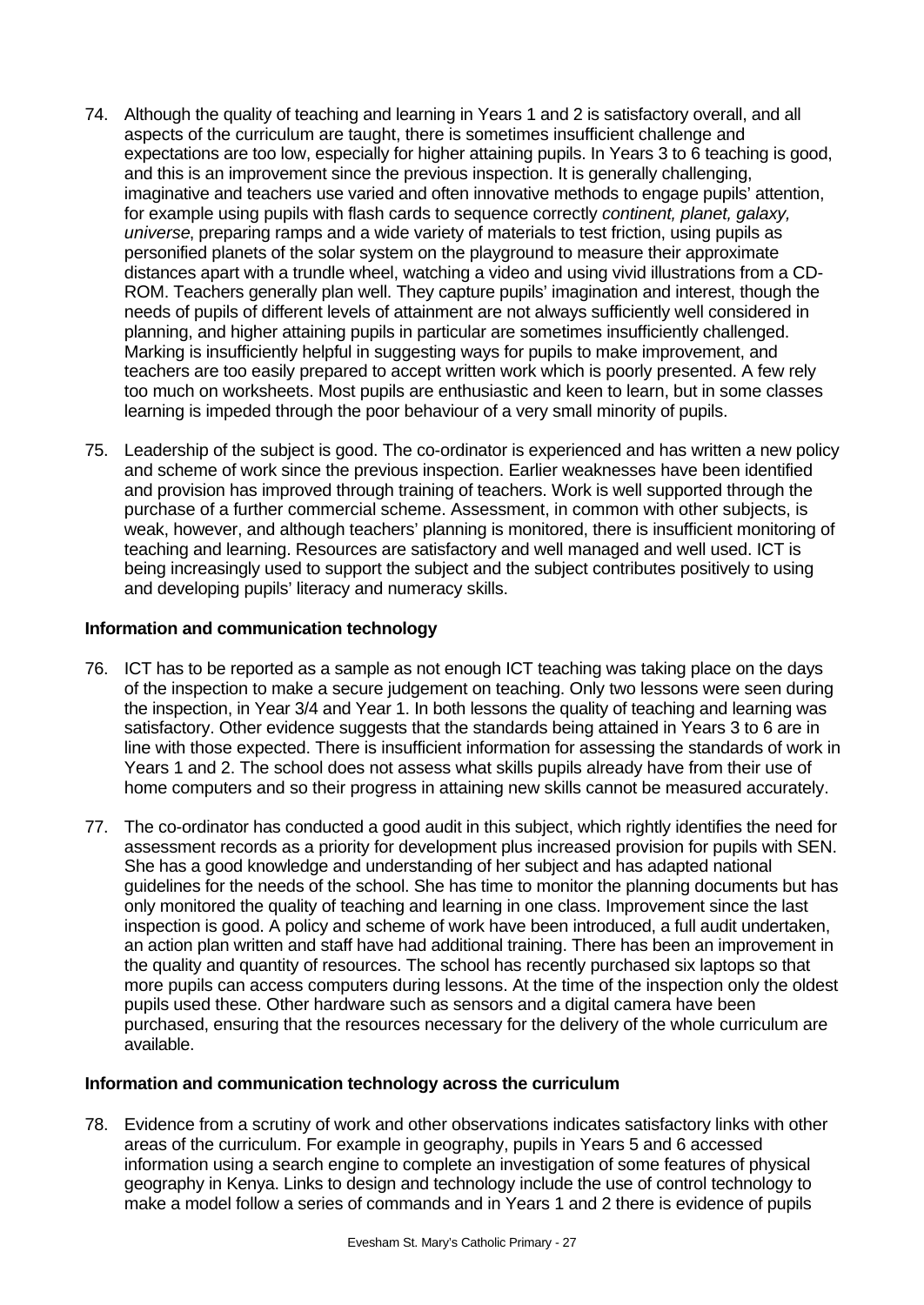using ICT to practise data handling in mathematics. There is only limited evidence of links with English.

## **HUMANITIES**

*Religious education was not inspected because of the Voluntary Aided nature of the school. This will be inspected separately in a Section 23 inspection. No lessons were seen in history. Geography is reported in full below.*

79. In **history,** evidence from a scrutiny of work and conversations with pupils indicate that planning and coverage of the curriculum are satisfactory. Since the previous inspection new policies and schemes of work have been provided, with careful planning, and well considered time allocations to ensure that a balanced and comprehensive selection of topics is covered. This is an improvement since the last inspection. Pupils' literacy skills are developed satisfactorily through writing, for example, about what it felt like to be an evacuee in World War II.

## **Geography**

Provision in geography is **satisfactory.**

### **Main strengths and weaknesses**

- The curriculum is enhanced by the good use of visits and visitors.
- Pupils know and use the local area of Evesham well.
- Worksheets are overused, and there is a lack of recorded work.
- The quality of written presentation is inconsistent.
- Assessment is unsatisfactory.

- 80. Standards in geography at the end of Year 2 and Year 6 meet expectations for these year groups and pupils' achievement is satisfactory. Pupils with special educational needs achieve as well as other pupils. Standards have been maintained since the previous inspection. Year 1 and 2 pupils trace their route to school, take a transport walk, conduct local traffic surveys, recording results in simple bar graphs, and study the island of Struay in connection with their literacy work in the story of Katie Morag. Year 2 pupils know their address and can locate Evesham on a map of the British Isles. They know that Evesham is in England, and can identify the surrounding countries of the British Isles. Pupils in Years 5 and 6 make good use of information and communication technology when locating and researching information on Kenya. A residential trip to the Isle of Wight supports learning for these pupils positively.
- 81. Teaching and learning are satisfactory overall, with good use of resources, good planning and some imaginative teaching methods such as the use of an overhead projector to simulate the sun. Good use of the locality was seen in a Year 3 / 4 lesson where pupils used photographs to compare the use of land around the local railway station now and 25 years ago. Teachers were confident with the subject although they have had no recent training. However, they seldom plan sufficiently to meet the needs of pupils of different levels of attainment, and, as a result, higher attaining pupils are sometimes insufficiently challenged. Marking does not sufficiently suggest ways for pupils to improve their work, and some teachers accept poor standards of written work. Assessment of the subject is unsatisfactory. Pupils usually bring good attitudes to their lessons but the attitudes of a few pupils, especially in Year 3, detract from the quality of teaching and learning from time to time. Although staff implement agreed behavioural sanctions consistently, these are not always effective in managing behaviour for these pupils.
- 82. Leadership of the subject is currently satisfactory but management has been unsatisfactory. The very recently appointed co-ordinator has re-written the subject policy, and produced an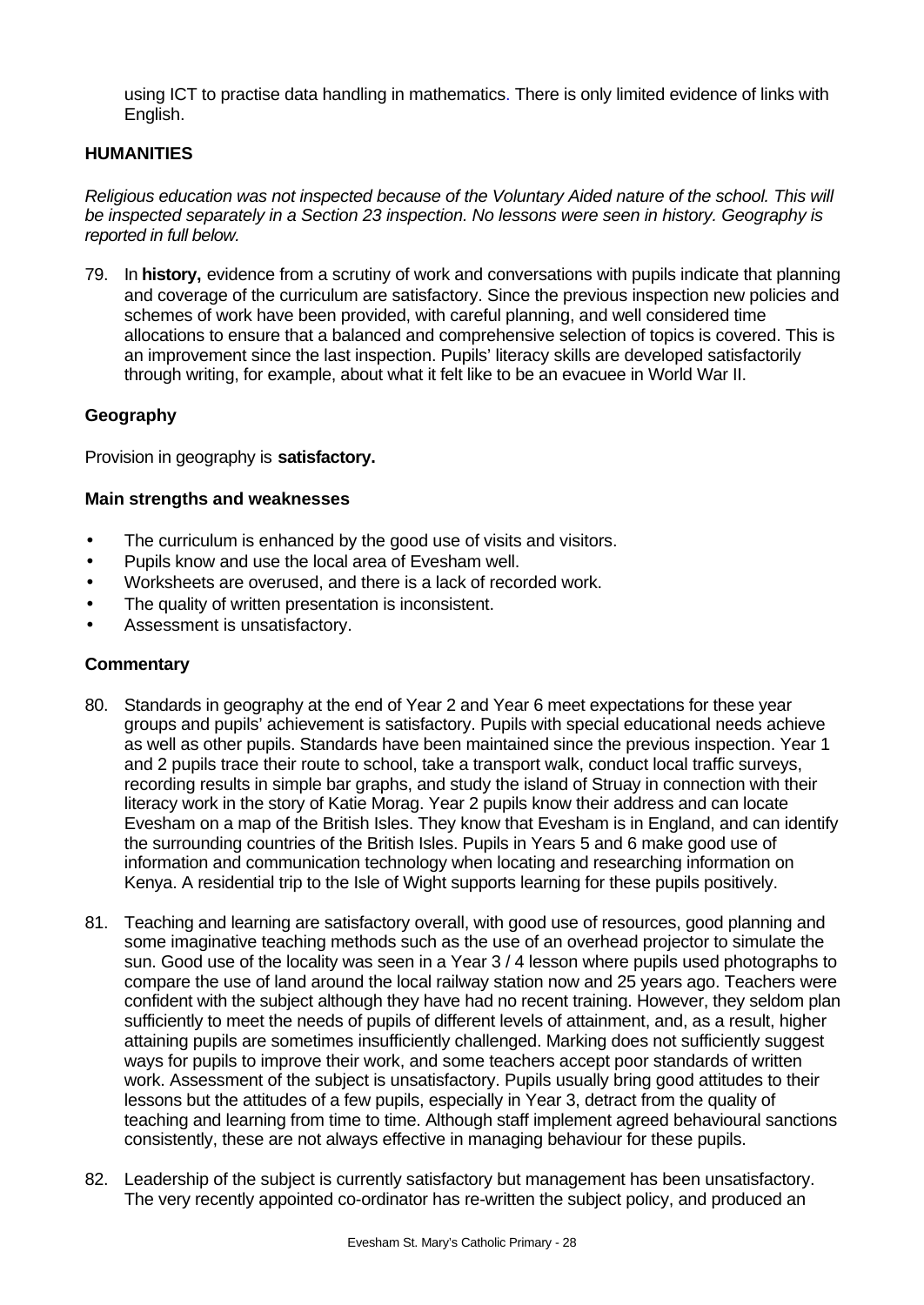action plan, but there has been no monitoring of planning, teaching or learning. There is little evidence of the subject in displays round the school. Insufficient use is made of ICT generally to support the subject. Resources are sufficient, though there is need for more globes and large maps, and a need for general organisation, on a topic basis. There are links to mathematics through the recording of data and in pupils' cultural development and this is supported satisfactorily through studying other countries.

# **CREATIVE, AESTHETIC, PRACTICAL AND PHYSICAL SUBJECTS**

*Art and design, music and physical education were sampled on this inspection. Inspectors saw one lesson in art and one in music. One good lesson was seen in physical education. No design and technology was on the timetables during the inspection.*

- 83. Teaching seen in the lesson on **art and design** was satisfactory. There have been some exciting curriculum developments in art. The whole school engaged in an 'Art Week' after the staff visited the National Gallery to have training on interpreting the works of Canaletto. This produced a lot of good quality work throughout the school. Pupils worked with a wide variety of artists from the region. Local artists worked with Years 4 and 5 in school, pupils from Years 3 and 4 visited Birmingham Art Gallery. Year 2 went to Cheltenham Art Gallery and pupils from reception and Years 1 and 2 worked on projects in the local play resources centre. All these activities culminated in a celebration of good two- and three-dimensional work using a good range of materials in the school hall which was open to parents and members of the local community. This venture raised the profile of art in school and made a good contribution to pupils' spiritual, moral, social and cultural education.
- 84. A part-time teacher teaches **music** to each class every Monday, as was the case in the last inspection. During the inspection, the focus was on practising songs for a Christmas concert. The quality of singing in the lesson seen was satisfactory but the lesson lacked variety.
- 85. One lesson was seen in **physical education** in Year 2, where the quality of teaching, learning and achievement were good and standards were above average. From a scrutiny of planning, and from discussion with the subject co-ordinator and with pupils it is clear that standards are at least average, and curriculum provision is well supported and enriched by clubs for soccer, netball, cricket and athletics which are well attended by pupils. Pupils represent the school at different age levels in a number of sporting tournaments, and perform well in two swimming galas. This contributes positively to their social and personal development. Over 90 per cent of Year 6 pupils leave school able to swim at least the expected 25 metres. All elements of the subject are well planned, and arrangements for swimming, two sessions a year for Years 3 to 6, contribute positively to high standards.
- 86. Leadership and management of physical education is satisfactory. Parents give good support with school teams and with coaching. There is an appropriate policy and scheme of work for the subject and this is an improvement since the previous inspection. The subject supports pupils' social and cultural development well, with pupils taking part in Indian dances and the local Evesham dance festival. Assessment procedures remain underdeveloped.

# **PERSONAL, SOCIAL AND HEALTH EDUCATION AND CITIZENSHIP**

87. This area was sampled, as no lessons were seen and so no overall judgement can be made on teaching or provision. The school is currently developing a citizenship programme for the pupils and has made a good start in providing a range of interesting activities to teach pupils the principles of being a good citizen. Year 6 have recently visited the Houses of Parliament to observe debates and meet their Member of Parliament while Year 5 experienced the historical perspective of British society through a visit to the Tower of London. During the inspection Year 5 and 6 pupils were able to draw on their experiences of parliament during a sound lesson on the passing of laws in which they learnt some of the ages at which they are permitted to do certain things, such as buying cigarettes and keeping pets. Personal, health education and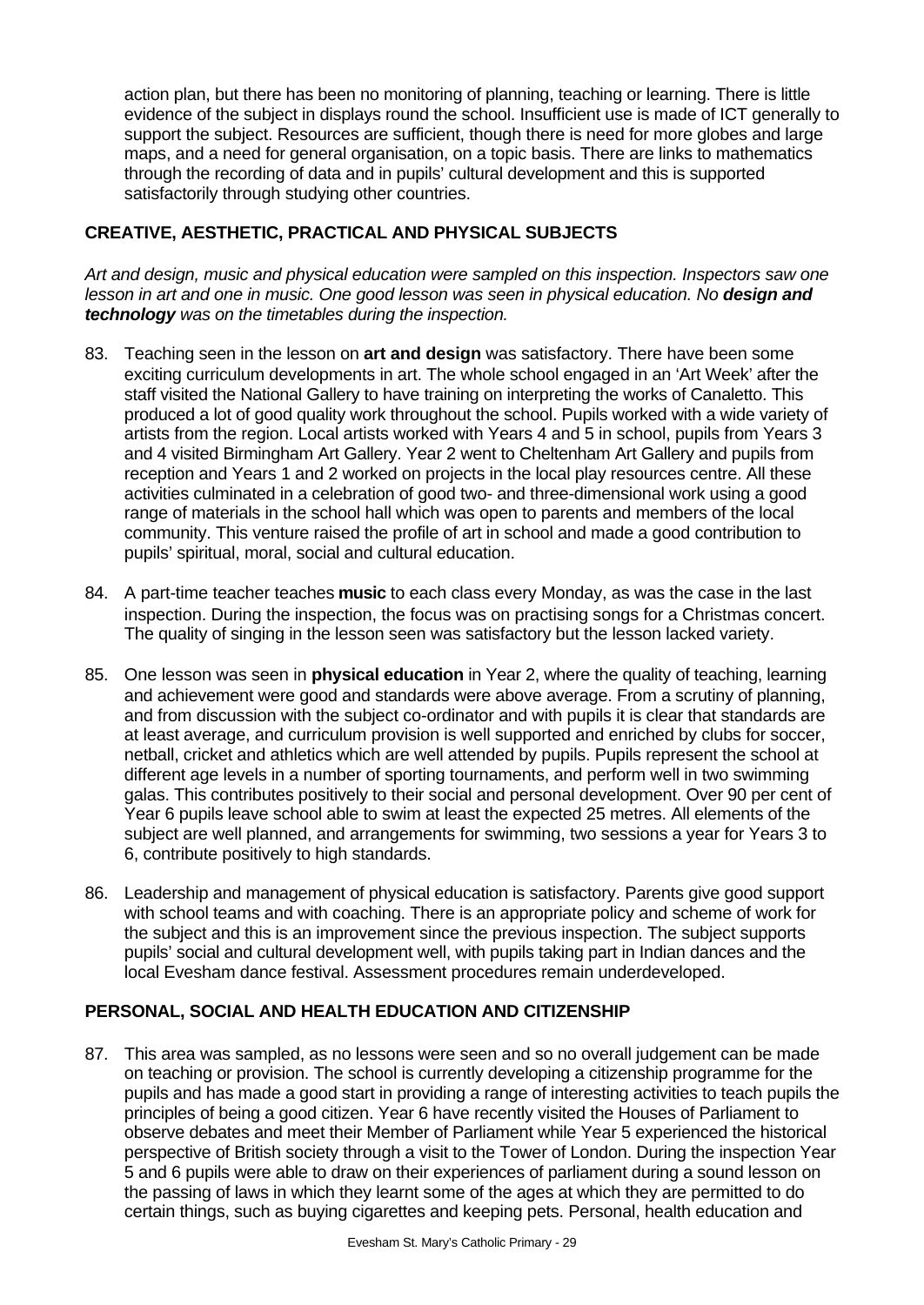citizenship are well supported through circle time, and Golden Time. Provision for higher attaining pupils is inconsistent, and, given the level of maturity noted, pupils might be offered more opportunities to take responsibility, and work independently.